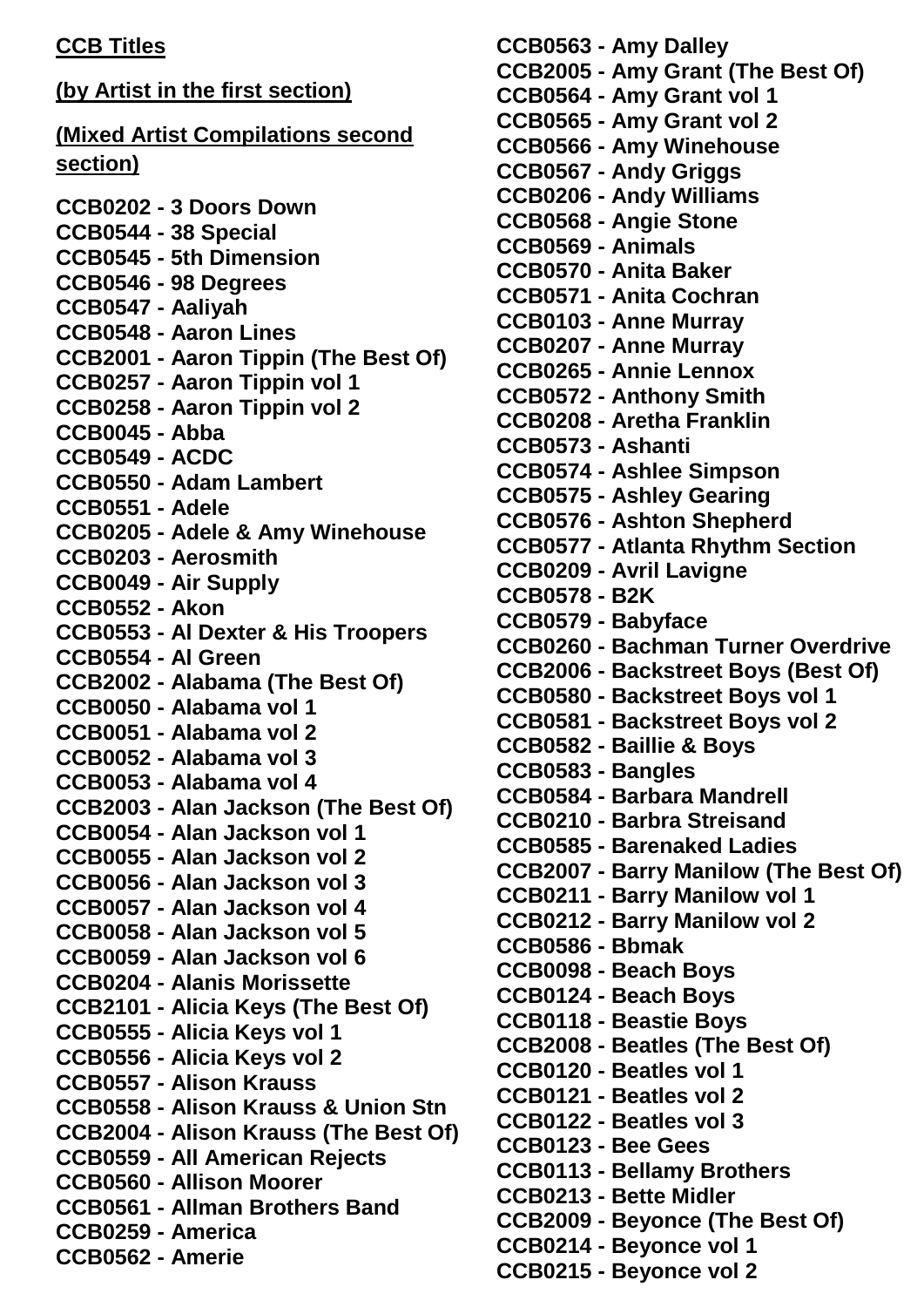**CCB0587 - Big & Rich CCB0100 - Bill Anderson CCB0588 - Bill Anderson CCB0589 - Bill Engvall CCB0890 - Bill Medley & Jennifer Warnes CCB0625 - Brian McKnight CCB0590 - Bill Monroe CCB0591 - Bill Withers CCB0592 - Billie Jo Spears CCB0089 - Billy Crash Craddock CCB0593 - Billy Currington CCB2010 - Billy Dean (The Best Of) CCB0594 - Billy Dean vol 1 CCB0595 - Billy Dean vol 2 CCB0596 - Billy Gilman CCB0597 - Billy Idol CCB0216 - Billy Joel CCB0217 - Billy Ocean CCB0598 - Billy Ray Cyrus CCB0218 - Bing Crosby CCB0599 - Bj Thomas CCB0600 - Blackhawk CCB0601 - Blaine Larsen CCB2011 - Blake Shelton (The Best Of) CCB0602 - Blake Shelton vol 1 CCB0603 - Blake Shelton vol 2 CCB0604 - Blessid Union Of Souls CCB0219 - Blondie CCB0605 - Blue County CCB0606 - Bluegrass Album Band CCB0607 - Blues Traveler CCB0114 - Bob Dylan CCB0115 - Bob Seger CCB0608 - Bob Wills & Texas Playboys CCB0609 - Bobby Bare CCB0610 - Bobby Brown CCB0220 - Bobby Darin CCB0611 - Bobby Vinton CCB0612 - Bomshel CCB0221 - Bon Jovi CCB0613 - Bonnie Raitt CCB0614 - Boston CCB0615 - Bowling For Soup CCB0616 - Boxcar Willie CCB0617 - Boys Like Girls CCB0618 - Boyz II Men CCB0619 - Brad Martin CCB2012 - Brad Paisley (The Best Of) CCB0620 - Brad Paisley vol 1 CCB0621 - Brad Paisley vol 2 CCB0622 - Brandy**

**CCB0623 - Brandy & Kanye West CCB0119 - Bread CCB0222 - Brenda Lee CCB0624 - Brian McComas CCB2013 - Britney Spears (The Best Of) CCB0626 - Britney Spears vol 1 CCB0627 - Britney Spears vol 2 CCB2014 - Brooks & Dunn (The Best Of) CCB0036 - Brooks & Dunn vol 1 CCB0037 - Brooks & Dunn vol 2 CCB0038 - Brooks & Dunn vol 3 CCB0039 - Brooks & Dunn vol 4 CCB0628 - Bruce Springsteen CCB0524 - Bruno Mars CCB0223 - Bryan Adams CCB0629 - Bryan White CCB0630 - Buck Owens CCB0631 - Buckcherry CCB0632 - Bucky Covington CCB0224 - Buddy Holly CCB0633 - Buddy Jewell CCB0543 - Burl Ives CCB0635 - Calling CCB0636 - Captain & Tennille CCB0637 - Carl Smith CCB0638 - Carlene Carter CCB0225 - Carly Simon CCB0126 - Carole King CCB0639 - Carolina Rain CCB0640 - Carolyn Dawn Johnson CCB0125 - Carpenters CCB2015 - Carrie Underwood (Best Of) CCB0226 - Carrie Underwood vol 1 CCB0227 - Carrie Underwood vol 2 CCB2016 - Celine Dion (The Best Of) CCB0228 - Celine Dion vol 1 CCB0229 - Celine Dion vol 2 CCB0641 - Chad Brock CCB0642 - Chalee Tennison CCB2017 - Charley Pride (The Best Of) CCB0011 - Charley Pride vol 1 CCB0012 - Charley Pride vol 2 CCB0013 - Charley Pride vol 3 CCB0230 - Charlie Daniels Band CCB0231 - Charlie Rich CCB0643 - Charlie Robison CCB0644 - Charly McClain CCB0645 - Chely Wright CCB0256 - Cher**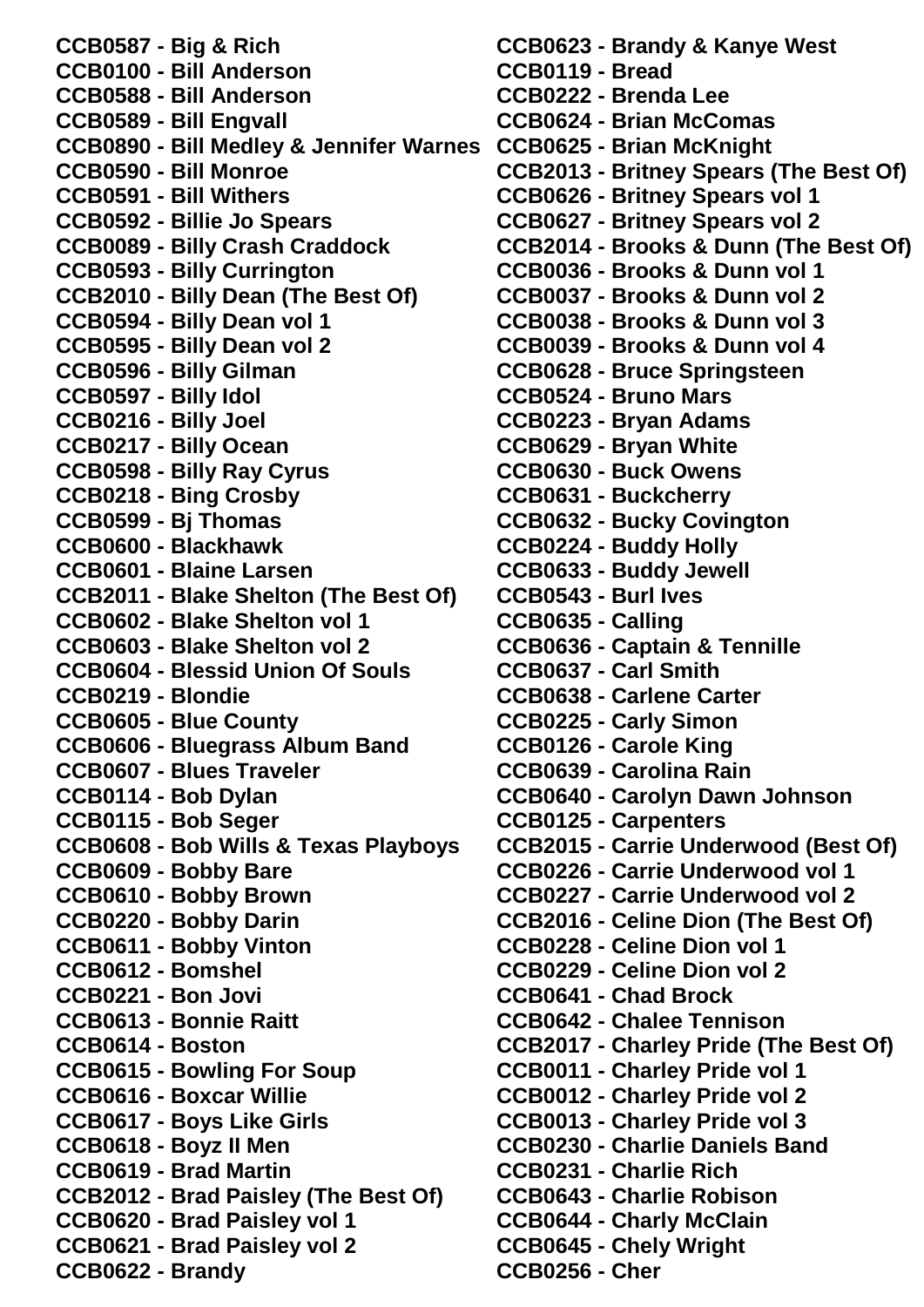**CCB0646 - Chi Lites CCB0148 - Chicago CCB0343 - Chris Brown CCB0650 - Chris Cagle CCB0651 - Chris Ledoux CCB0652 - Chris Young CCB0232 - Christina Aguilera CCB0233 - Christina Aguilera & Friends CCB0234 - Chubby Checker CCB0653 - Chuck Wicks CCB0654 - Ciara CCB0655 - Clay Aiken CCB2019 - Clay Walker (The Best Of) CCB0656 - Clay Walker vol 1 CCB0657 - Clay Walker vol 2 CCB0658 - Cledus T Judd CCB2020 - Clint Black (The Best Of) CCB0659 - Clint Black vol 1 CCB0660 - Clint Black vol 2 CCB0661 - Clint Black vol 3 CCB0662 - Clinton Gregory CCB0235 - Coasters CCB0663 - Colbie Caillat CCB0236 - Coldplay CCB0664 - Collective Soul CCB2021 - Collin Raye (The Best Of) CCB0665 - Collin Raye vol 1 CCB0666 - Collin Raye vol 2 CCB0667 - Color Me Badd CCB0668 - Confederate Railroad CCB0237 - Connie Francis CCB0669 - Connie Smith CCB0066 - Conw Twitty & Anita Cochran CCB2022 - Conway Twitty (The Best Of) CCB0063 - Conway Twitty vol 1 CCB0064 - Conway Twitty vol 2 CCB0065 - Conway Twitty vol 3 CCB0238 - Counting Crows CCB0670 - Country Gentlemen CCB0671 - Cowboy Copas CCB0672 - Craig David CCB0673 - Craig Morgan CCB0147 - Cranberries CCB0239 - Creed CCB0018 - Creedence Clearwater Revival CCB0247 - Don McLean CCB0674 - Cross Canadian Ragweed CCB0240 - Crystal Gayle CCB0241 - Cyndi Lauper CCB0675 - Cyndi Thomson CCB0676 - Dan Seals**

**CCB0677 - Danielle Peck CCB0678 - Danni Leigh CCB0679 - Darius Rucker CCB0680 - Daron Norwood CCB0681 - Darryl Worley CCB0682 - Daryle Singletary CCB0242 - Daughtry CCB0683 - Dave Dudley CCB0684 - Dave Matthews Band CCB0685 - David Allan Coe CCB0686 - David Archuleta CCB0687 - David Ball CCB0688 - David Bowie CCB0689 - David Houston CCB0690 - David Kersh CCB0691 - David Lee Murphy CCB0531 - David Lee Roth CCB0692 - David Nail CCB0243 - Dean Martin CCB0693 - Deana Carter CCB0694 - Debbie Gibson CCB0244 - Def Leppard CCB0695 - Del McCoury & Dixie Pals CCB0696 - Deryl Dodd CCB0336 - Destinys Child CCB2023 - Diamond Rio (The Best Of) CCB0697 - Diamond Rio vol 1 CCB0698 - Diamond Rio vol 2 CCB0699 - Diana Krall CCB0245 - Diana Ross CCB0700 - Dido CCB0701 - Dierks Bentley CCB0246 - Dionne Warwick CCB2024 - Dixie Chicks (The Best Of) CCB0091 - Dixie Chicks vol 1 CCB0092 - Dixie Chicks vol 2 CCB0093 - Dixie Chicks vol 3 CCB0026 - Dolly Ptn & Emmylou Harris CCB0025 - Dolly Ptn & Porter Wagoner CCB2025 - Dolly Parton (The Best Of) CCB0022 - Dolly Parton vol 1 CCB0023 - Dolly Parton vol 2 CCB0024 - Dolly Parton vol 3 CCB0702 - Don Gibson CCB2026 - Don Williams (The Best Of) CCB0703 - Don Williams vol 1 CCB0704 - Don Williams vol 2 CCB0705 - Donna Fargo CCB0248 - Donna Summer**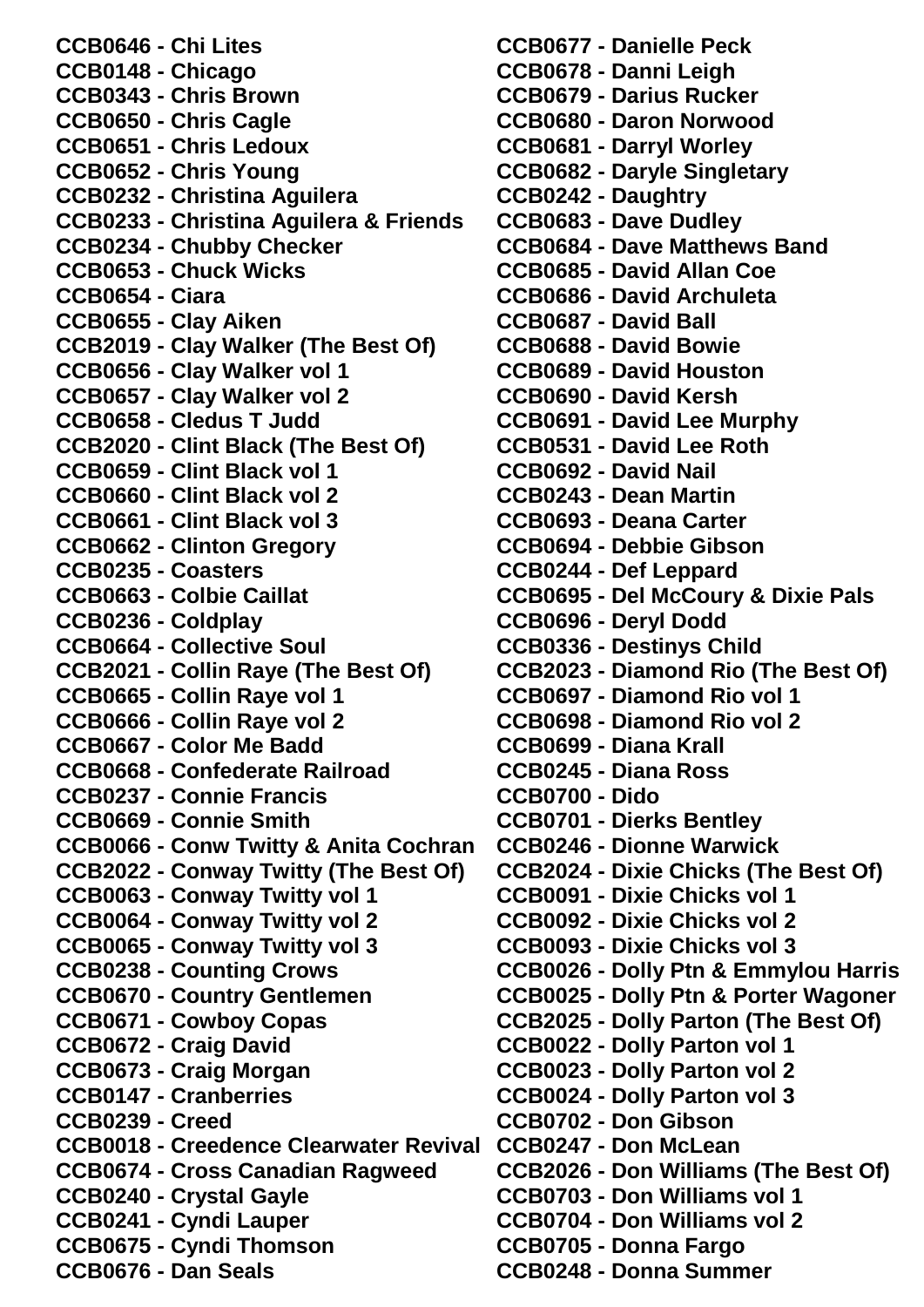**CCB0112 - Doobie Brothers CCB0249 - Doors CCB0250 - Doris Day CCB0706 - Dottie West CCB2027 - Doug Stone (The Best Of) CCB0707 - Doug Stone vol 1 CCB0708 - Doug Stone vol 2 CCB0709 - Doug Supernaw CCB0251 - Drifters CCB0252 - Duffy CCB0253 - Duran Duran CCB0710 - Dusty Drake CCB0254 - Dwight Yoakam vol 1 CCB2028 - Dwight Yoakam (The Best Of) CCB0255 - Dwight Yoakam vol 2 CCB0711 - Earl Thomas Conley CCB0149 - Earth Wind & Fire CCB0973 - Ed Sheeran CCB0974 - Ed Sheeran & Bruno Mars CCB2029 - Eddie Rabbitt (The Best Of) CCB0261 - Eddie Rabbitt vol 1 CCB0262 - Eddie Rabbitt vol 2 CCB2030 - Eddy Arnold (The Best Of) CCB0712 - Eddy Arnold vol 1 CCB0713 - Eddy Arnold vol 2 CCB0714 - Eli Young Band CCB0127 - Elton John CCB0314 - Elton John & Friends CCB0097 - Elvis Presley Christmas Special CCB0181 - Elvis Presley Elvis Presleys Greatest Ballads vol 1 CCB0182 - Elvis Presley Elvis Presleys Greatest Ballads vol 2 CCB0972 - Elvis Presley Sings Gospel vol 2 CCB0183 - Elvis Presley The Rock N Roll Years CCB0150 - Elvis Presley vol 1 CCB0159 - Elvis Presley vol 10 CCB0160 - Elvis Presley vol 11 CCB0161 - Elvis Presley vol 12 CCB0151 - Elvis Presley vol 2 CCB0152 - Elvis Presley vol 3 CCB0153 - Elvis Presley vol 4 CCB0154 - Elvis Presley vol 5 CCB0155 - Elvis Presley vol 6 CCB0156 - Elvis Presley vol 7 CCB0157 - Elvis Presley vol 8 CCB0158 - Elvis Presley vol 9**

**CCB0715 - Emerson Drive CCB0263 - Emmylou Harris CCB0264 - Emmylou Harris & Friends CCB0716 - En Vogue CCB0014 - Engelbert Humperdinck CCB0201 - Enrique Iglesias CCB0717 - Eric Church CCB0162 - Eric Clapton CCB0718 - Eric Heatherly CCB0492 - Ernest Tubb CCB0719 - Erykah Badu CCB0266 - Evanescence CCB0267 - Everclear CCB0166 - Everly Brothers CCB0720 - Exile CCB2031 - Faith Hill (The Best Of) CCB0167 - Faith Hill vol 1 CCB0168 - Faith Hill vol 2 CCB0169 - Faith Hill vol 3 CCB0170 - Faith Hill vol 4 CCB0268 - Fall Out Boy CCB0721 - Fantasia CCB0722 - Faron Young CCB0723 - Fastball CCB0015 - Fats Domino CCB0269 - Fergie CCB0724 - Ferlin Husky CCB0725 - Fiona Apple CCB0726 - Flatt & Scruggs CCB2032 - Foo Fighters (The Best Of) CCB0270 - Foo Fighters vol 1 CCB0271 - Foo Fighters vol 2 CCB0171 - Foreigner CCB0727 - Forester Sisters CCB0172 - Four Seasons CCB0173 - Four Tops CCB0163 - Frank Sinatra vol 1 CCB2033 - Frank Sinatra (The Best Of) CCB0164 - Frank Sinatra vol 2 CCB0165 - Frank Sinatra vol 3 CCB0728 - Frankie J CCB0272 - Fray CCB0273 - Fuel CCB2034 - Garth Brooks (The Best Of) CCB0079 - Garth Brooks vol 1 CCB0080 - Garth Brooks vol 2 CCB0081 - Garth Brooks vol 3 CCB0082 - Garth Brooks vol 4 CCB2035 - Gary Allan (The Best Of) CCB0729 - Gary Allan vol 1**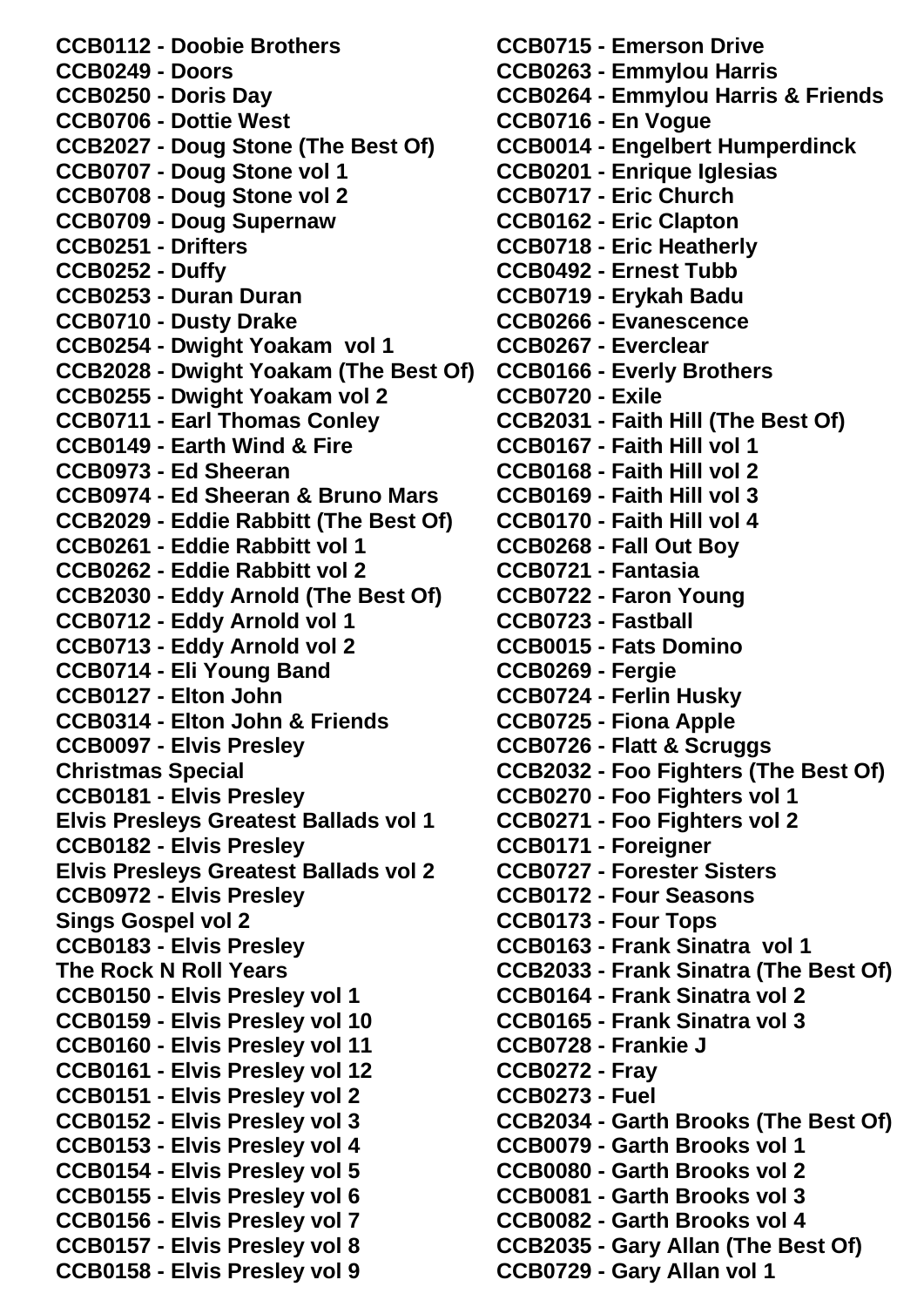**CCB0730 - Gary Allan vol 2 CCB0274 - Gary Puckett & Union Gap CCB0731 - Gavin Degraw CCB0732 - Gene Autry CCB2036 - Gene Watson (The Best Of) CCB0493 - Gene Watson vol 1 CCB0494 - Gene Watson vol 2 CCB0078 - Gge Jones & Tammy Wynette CCB2037 - George Jones (The Best Of) CCB0074 - George Jones vol 1 CCB0075 - George Jones vol 2 CCB0076 - George Jones vol 3 CCB0077 - George Jones vol 4 CCB0275 - George Michael CCB0101 - George Strait CCB2039 - George Strait Number One Hits Of The 00's CCB2040 - George Strait Number One Hits Of The 80's CCB2041 - George Strait Number One Hits Of The 90's CCB2038 - George Strait (The Best Of) CCB0067 - George Strait vol 1 CCB0068 - George Strait vol 2 CCB0069 - George Strait vol 3 CCB0070 - George Strait vol 4 CCB0071 - George Strait vol 5 CCB0072 - George Strait vol 6 CCB0073 - George Strait vol 7 CCB0276 - George Thorogood CCB0277 - Gin Blossoms CCB0733 - Ginuwine CCB0278 - Gladys Knight CCB0279 - Glen Campbell CCB0280 - Gloria Estefan CCB0281 - Goo Goo Dolls CCB0282 - Good Charlotte CCB0734 - Gordon Jensen CCB0735 - Great Divide CCB0283 - Green Day CCB2042 - Gretchen Wilson (The Best Of) CCB0284 - Gretchen Wilson vol 1 CCB0285 - Gretchen Wilson vol 2 CCB0286 - Gwen Stefani CCB0736 - Hal Ketchum CCB0287 - Hall & Oates CCB0017 - Hank Locklin CCB0737 - Hank Snow CCB0738 - Hank Thompson**

**CCB2043 - Hank Williams (The Best Of) CCB2044 - Hank Williams Jr (Best Of) CCB0292 - Hank Williams Jr vol 1 CCB0293 - Hank Williams Jr vol 2 CCB0294 - Hank Williams Jr vol 3 CCB0288 - Hank Williams vol 1 CCB0289 - Hank Williams vol 2 CCB0290 - Hank Williams vol 3 CCB0291 - Hank Williams vol 4 CCB0739 - Hanson CCB0295 - Harry Connick Jr CCB0740 - Hawkshaw Hawkins CCB0185 - Heart CCB0741 - Heidi Newfield CCB0296 - Helen Reddy CCB0742 - Highway 101 CCB0743 - Hilary Duff CCB0297 - Hinder CCB0744 - Holly Dunn CCB0298 - Hoobastank CCB0299 - Hootie & The Blowfish CCB0300 - Huey Lewis & Gwyn Paltrow CCB0301 - Incubus CCB0131 - Indiaarie CCB0302 - Inxs CCB0303 - Irish Traditional CCB0745 - Isley Brothers CCB0746 - Jack Greene CCB0130 - Jack Ingram CCB0007 - Jack Johnson CCB0747 - Jaheim CCB0748 - Jake Owen CCB0304 - James Blunt CCB0128 - James Brown CCB0749 - James Ingram CCB0750 - James Otto CCB0305 - James Taylor CCB0751 - Jamey Johnson CCB0752 - Jamie Cullum CCB0753 - Jamie Oneal CCB2045 - Janet Jackson (The Best Of) CCB0754 - Janet Jackson vol 1 CCB0755 - Janet Jackson vol 2 CCB0756 - Janie Fricke CCB0306 - Janis Joplin CCB0757 - Jars Of Clay CCB0758 - Jason Aldean CCB0759 - Jason Michael Carroll CCB0760 - Jason Mraz CCB0761 - Jazmine Sullivan**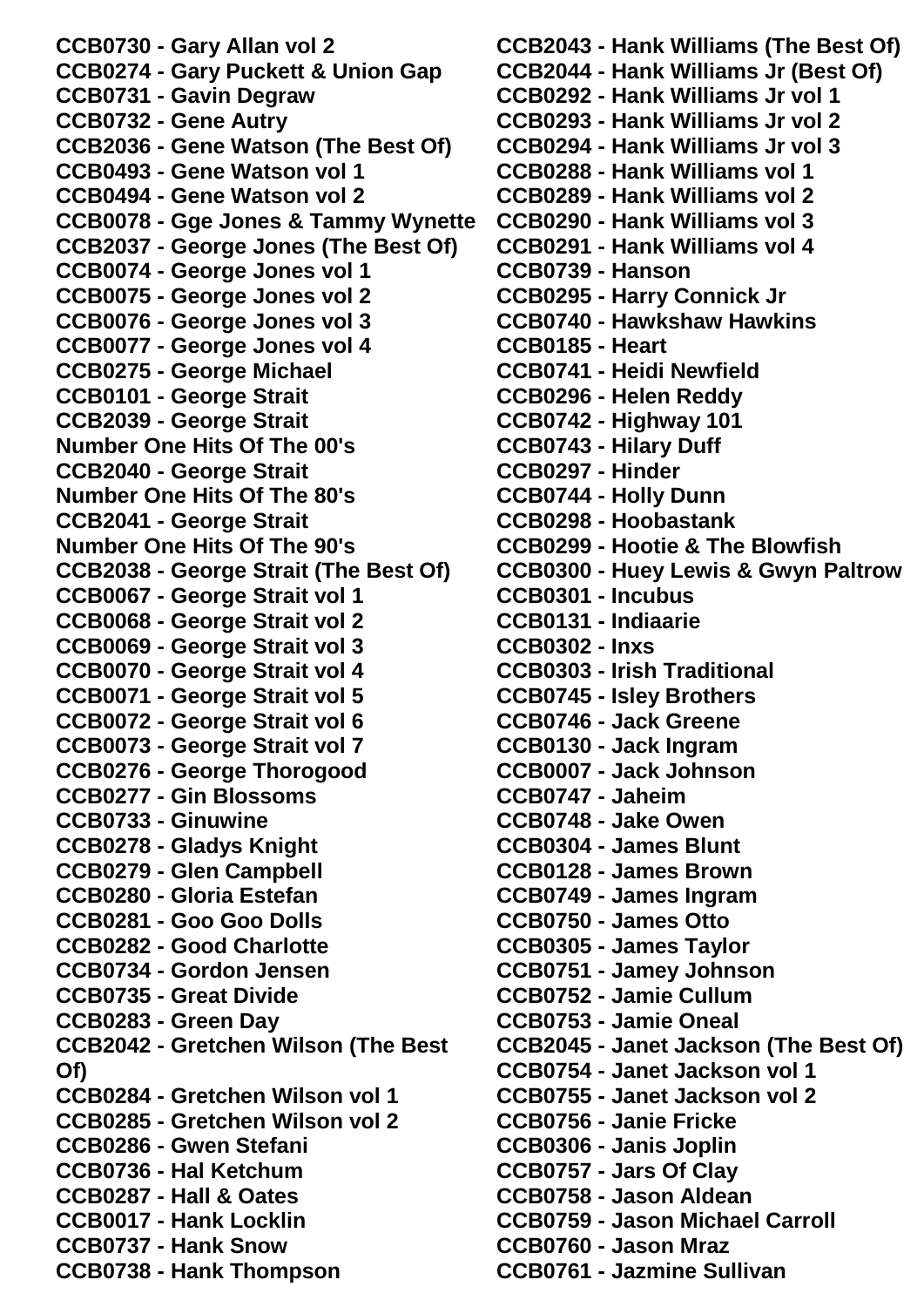**CCB0762 - Jean Shepard CCB0763 - Jeff & Sheri Easter CCB0764 - Jeff Bates CCB0765 - Jeff Carson CCB0766 - Jeff Foxworthy CCB0767 - Jennifer Hanson CCB0768 - Jennifer Hudson CCB0769 - Jennifer Knapp CCB0307 - Jennifer Lopez CCB0308 - Jennifer Lopez & Friends CCB0770 - Jennifer Warnes CCB0309 - Jerry Lee Lewis CCB0771 - Jerry Reed CCB0772 - Jesse McCartney CCB0773 - Jessica Andrews CCB0310 - Jessica Simpson CCB0311 - Jewel CCB0312 - Jim Croce CCB0313 - Jim Reeves CCB0315 - Jimmy Buffett CCB0774 - Jimmy Martin CCB0775 - Jimmy Wayne CCB2046 - Jo Dee Messina (The Best Of) CCB0316 - Jo Dee Messina vol 1 CCB0317 - Jo Dee Messina vol 2 CCB0318 - Joan Jett CCB0776 - Jody Watley CCB0777 - Joe CCB0319 - Joe Cocker CCB2047 - Joe Diffie (The Best Of) CCB0778 - Joe Diffie vol 1 CCB0779 - Joe Diffie vol 2 CCB0780 - Joe Nichols CCB0781 - Joe Stampley CCB0782 - Joey+Rory CCB0783 - John Anderson CCB0784 - John Berry CCB0785 - John Conlee CCB0320 - John Cougar Mellencamp CCB0129 - John Denver CCB0786 - John Legend CCB0322 - John Mayer CCB0321 - John Mellencamp CCB2048 - JM Montgomery (Best Of) CCB0787 - John M Montgomry vol 1 CCB0788 - John M Montgomry vol 2 CCB0789 - John M Montgomry vol 3 CCB0790 - John Prine CCB0791 - John Rich CCB2049 - Johnny Cash (The Best Of)**

**CCB0001 - Johnny Cash vol 1 CCB0002 - Johnny Cash vol 2 CCB0003 - Johnny Cash vol 3 CCB0323 - Johnny Mathis CCB0792 - Johnny Paycheck CCB0542 - Johnny Rivers CCB0793 - Johnny Rodriguez CCB0331 - Jojo CCB0794 - Jolie & Wanted CCB0324 - Jonas Brothers CCB0325 - Jordin Sparks CCB0099 - Jose Feliciano CCB0795 - Josh Gracin CCB0326 - Josh Groban CCB0796 - Josh Turner CCB2050 - Judds (The Best Of) CCB0009 - Judds vol 1 CCB0010 - Judds vol 2 CCB0327 - Judy Garland CCB0328 - Juice Newton CCB0797 - Julie Reeves CCB0798 - Julie Roberts CCB0799 - Junior Brown CCB0329 - Justin Bieber CCB0800 - Justin Moore CCB0330 - Justin Timberlake CCB0801 - Kacey Jones CCB0802 - Karyn White CCB0803 - Kate Voegele CCB2051 - Kathy Mattea (The Best Of) CCB0804 - Kathy Mattea vol 1 CCB0805 - Kathy Mattea vol 2 CCB0806 - Katrina Elam CCB0105 - Katy Perry CCB0332 - Kc & Sunshine Band CCB0333 - Kd Lang CCB0807 - Keith Anderson CCB0808 - Keith Harling CCB2052 - Keith Urban (The Best Of) CCB0020 - Keith Urban vol 1 CCB0021 - Keith Urban vol 2 CCB0809 - Keith Whitley CCB0810 - Kellie Coffey CCB0811 - Kellie Pickler CCB0334 - Kelly Clarkson CCB0335 - Kelly Rowland CCB0812 - Ken Mellons CCB0337 - Kenny Chesney vol 1 CCB2053 - Kenny Chesney (The Best Of) CCB0338 - Kenny Chesney vol 2**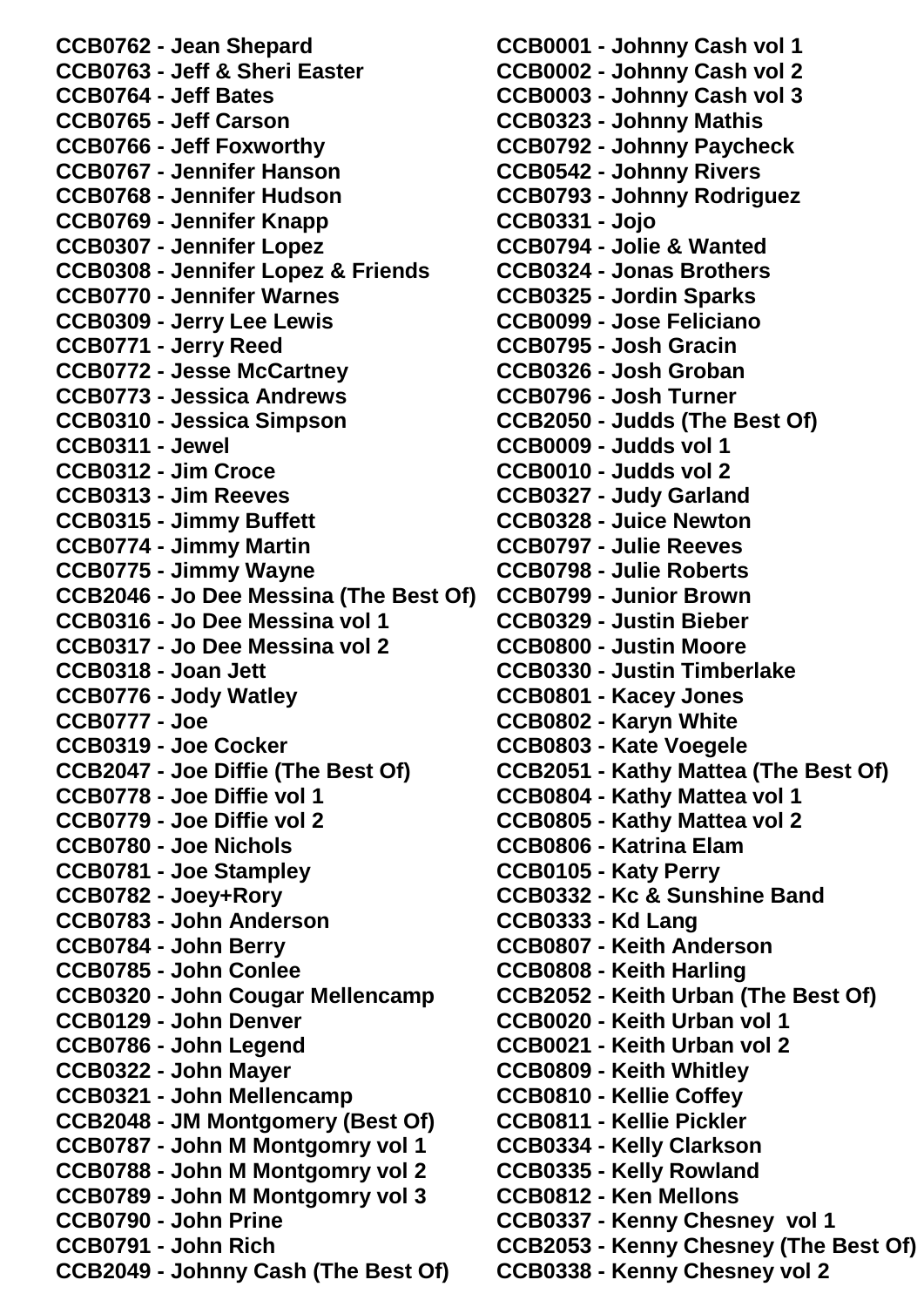**CCB0339 - Kenny Chesney vol 3 CCB0340 - Kenny Chesney vol 4 CCB0341 - Kenny Chesney vol 5 CCB0132 - Kenny Loggins CCB0048 - Kenny Rogers & Dolly Parton CCB2054 - Kenny Rogers (The Best Of) CCB0046 - Kenny Rogers vol 1 CCB0047 - Kenny Rogers vol 2 CCB0813 - Kentucky Headhunters CCB0342 - Keri Hilson CCB0344 - Kesha CCB0814 - Kevin Denney CCB0815 - Kevin Sharp CCB0345 - Keyshia Cole CCB0346 - Kid Rock CCB0347 - Killers CCB0187 - Kings Of Leon CCB0816 - Kinleys CCB0970 - Kiss CCB0817 - Kitty Wells CCB0348 - Kool & Gang CCB0818 - Kris Allen CCB0819 - Kt Oslin CCB0820 - Kt Tunstall CCB0349 - Kylie Minogue CCB0106 - Lady Antebellum CCB0188 - Lady Gaga CCB0821 - Lari White CCB0822 - Larry Gatlin CCB0350 - Laura Branigan CCB0823 - Lauryn Hill CCB2055 - Leann Rimes (The Best Of) CCB0083 - Leann Rimes vol 1 CCB0084 - Leann Rimes vol 2 CCB0085 - Leann Rimes vol 3 CCB2056 - Lee Ann Womack (Best Of) CCB0351 - Lee Ann Womack vol 1 CCB0352 - Lee Ann Womack vol 2 CCB0824 - Lee Brice CCB0825 - Lee Greenwood CCB0826 - Lee Roy Parnell CCB0827 - Lefty Frizzell CCB0353 - Lenny Kravitz CCB0354 - Leona Lewis CCB0355 - Lfo CCB0356 - Lifehouse CCB0828 - Lila McCann CCB0829 - Linda Davis CCB0094 - Linda Ronstadt CCB0186 - Lionel Richie**

**CCB0830 - Lisa Brokop CCB0831 - Lisa Loeb CCB0006 - Little Big Town CCB0357 - Little Richard CCB0832 - Little Texas CCB0358 - Ll Cool J CCB2057 - Lonestar (The Best Of) CCB0359 - Lonestar vol 1 CCB0360 - Lonestar vol 2 CCB2058 - Loretta Lynn (The Best Of) CCB0361 - Loretta Lynn vol 1 CCB0362 - Loretta Lynn vol 2 CCB0363 - Loretta Lynn vol 3 CCB0364 - Loretta Lynn vol 4 CCB2059 - Lorrie Morgan (The Best Of) CCB0833 - Lorrie Morgan vol 1 CCB0834 - Lorrie Morgan vol 2 CCB0835 - Lost Trailers CCB0365 - Louis Armstrong CCB0366 - Lovin Spoonful CCB0495 - Luke Bryan CCB0367 - Luther Vandross CCB0368 - Lynn Anderson CCB0198 - Lynyrd Skynyrd CCB0369 - Mac Davis CCB0836 - Mac Wiseman CCB0370 - Macy Gray CCB2060 - Madonna (The Best Of) CCB0371 - Madonna vol 1 CCB0372 - Madonna vol 2 CCB0374 - Mandy Moore CCB0375 - Marc Anthony CCB2061 - Mariah Carey (The Best Of) CCB0377 - Mariah Carey vol 1 CCB0378 - Mariah Carey vol 2 CCB0379 - Mariah Carey vol 3 CCB0380 - Mariah Carey vol 4 CCB0381 - Mario CCB2062 - Mark Chesnutt (The Best Of) CCB0837 - Mark Chesnutt vol 1 CCB0838 - Mark Chesnutt vol 2 CCB0839 - Mark Chesnutt vol 3 CCB0840 - Mark Collie CCB0841 - Mark McGuinn CCB0842 - Mark Wills CCB0133 - Maroon 5 CCB0843 - Marshall Tucker Band CCB0382 - Martha & Vandellas CCB2063 - Martina Mcbride (The Best Of) CCB0383 - Martina McBride vol 1**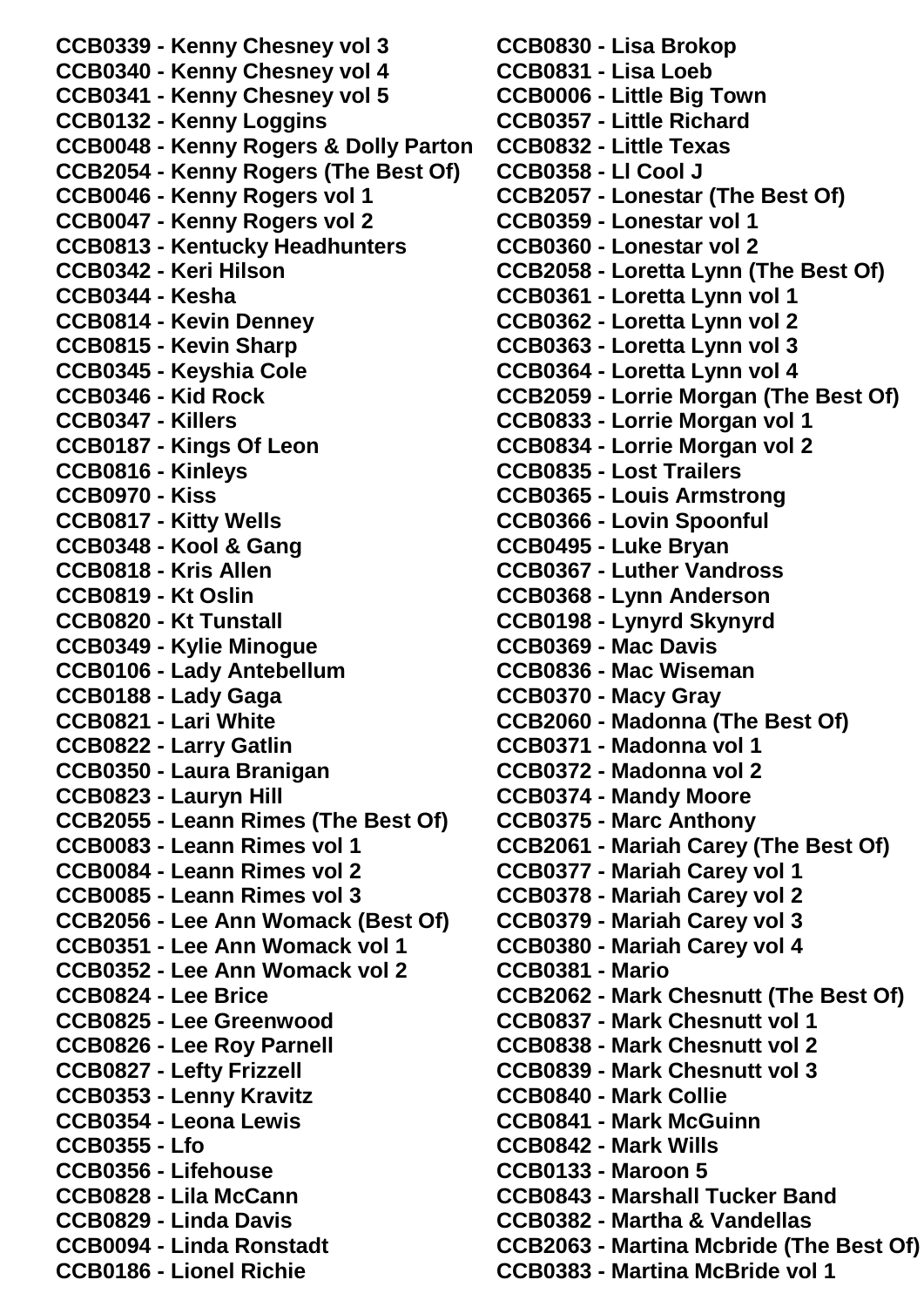**CCB0384 - Martina McBride vol 2 CCB0385 - Martina McBride vol 3 CCB0386 - Martina McBride vol 4 CCB2064 - Marty Robbins (The Best Of) CCB0004 - Marty Robbins vol 1 CCB0005 - Marty Robbins vol 2 CCB0844 - Marty Stuart CCB0387 - Marvin Gaye CCB2065 - Mary Chapin Carpter (Best Of) CCB0406 - Neil Sedaka CCB0845 - Mary Chapin Carpenter vol 1 CCB0846 - Mary Chapin Carpenter vol 2 CCB2066 - Mary J Blige (The Best Of) CCB0388 - Mary J Blige vol 1 CCB0389 - Mary J Blige vol 2 CCB0390 - Matchbox Twenty CCB0376 - Mavericks CCB0847 - Mcbride & Ride CCB0848 - Mel Tillis CCB0391 - Melissa Etheridge CCB2067 - Merle Haggard (The Best Of) CCB0027 - Merle Haggard vol 1 CCB0028 - Merle Haggard vol 2 CCB0029 - Merle Haggard vol 3 CCB0030 - Merle Haggard vol 4 CCB0373 - Michael Bolton CCB0392 - Michael Buble CCB2068 - Michael Jackson (Best Of) CCB0393 - Michael Jackson vol 1 CCB0394 - Michael Jackson vol 2 CCB0395 - Michael Jackson vol 3 CCB0849 - Michael Martin Murphey CCB0850 - Michael Peterson CCB0396 - Michelle Branch CCB0851 - Michelle Wright CCB0852 - Mickey Gilley CCB0853 - Mike Reid CCB0854 - Mike Walker CCB0855 - Mila Mason CCB0397 - Mindy McCready CCB0481 - Miracles CCB0856 - Miranda Lambert CCB0398 - Mitch Miller CCB0857 - Moe Bandy CCB0399 - Monica CCB0400 - Monkees CCB2069 - Montgomery Gentry (Best Of) CCB0858 - Montgomery Gentry vol 1 CCB0859 - Montgomery Gentry vol 2 CCB0860 - Musiq CCB0401 - Nat King Cole**

**CCB0402 - Natalie Cole CCB0403 - Natalie Imbruglia CCB0404 - Natasha Bedingfield CCB0405 - Ne Yo CCB2070 - Neal Mccoy (The Best Of) CCB0861 - Neal McCoy vol 1 CCB0862 - Neal McCoy vol 2 CCB0019 - Neil Diamond CCB0407 - Nelly CCB0408 - Nelly Furtado CCB0863 - New Found Glory CCB0409 - New Kids On The Block CCB0864 - Nick Lachey CCB2071 - Nickelback (The Best Of) CCB0410 - Nickelback vol 1 CCB0411 - Nickelback vol 2 CCB0134 - Nirvana CCB0412 - Nitty Gritty Dirt Band CCB0413 - No Doubt CCB0414 - Norah Jones CCB0415 - Nsync vol 1 CCB0416 - Nsync vol 2 CCB0865 - O Town CCB0421 - Oak Ridge Boys CCB0417 - Offspring CCB0418 - Ojays CCB0419 - Olivia Newton John CCB0420 - Onerepublic CCB0422 - Osborne Brothers CCB0423 - Otis Redding CCB2072 - Pam Tillis (The Best Of) CCB0431 - Pam Tillis vol 1 CCB0432 - Pam Tillis vol 2 CCB0424 - Panic At The Disco CCB0425 - Paramore CCB0189 - Pat Benatar CCB0426 - Pat Boone CCB0866 - Pat Green CCB2073 - Patsy Cline (The Best Of) CCB0031 - Patsy Cline vol 1 CCB0032 - Patsy Cline vol 2 CCB0033 - Patsy Cline vol 3 CCB0433 - Patti Page CCB0104 - Patty Loveless CCB2074 - Patty Loveless (The Best Of) CCB0427 - Patty Loveless vol 1 CCB0428 - Patty Loveless vol 2 CCB0429 - Patty Loveless vol 3 CCB0430 - Paul Anka**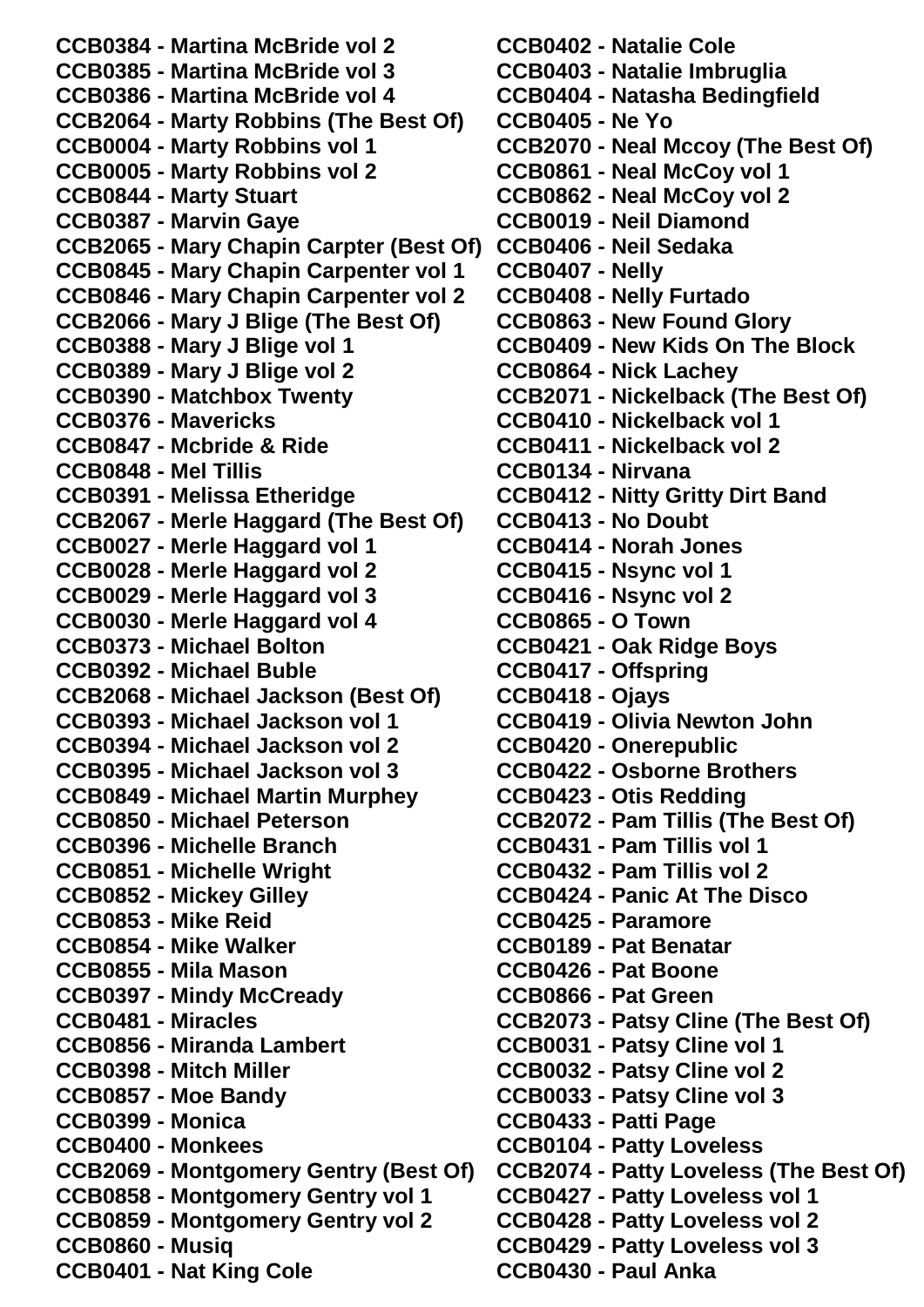**CCB0867 - Paul Brandt CCB0434 - Paul McCartney CCB0868 - Paul Overstreet CCB0435 - Paul Simon CCB0436 - Paula Cole CCB0190 - Pearl Jam CCB0437 - Perry Como CCB0438 - Peter Cetera CCB0191 - Peter Paul & Mary CCB0192 - Petula Clark CCB0193 - Phil Collins CCB0869 - Phil Vassar CCB2075 - Pink (The Best Of) CCB0194 - Pink vol 1 CCB0195 - Pink vol 2 CCB0196 - Platters CCB0870 - Plus One CCB0439 - Pod CCB0184 - Pointer Sisters CCB0440 - Poison CCB0441 - Police CCB0871 - Porter Wagoner CCB0872 - Porter Wagon & Dolly Parton CCB0442 - Prince CCB0443 - Puddle Of Mudd CCB0444 - Pussycat Dolls CCB0445 - Queen CCB0446 - R Kelly CCB0873 - Rachel Proctor CCB0874 - Radney Foster CCB0875 - Ralph Stanley CCB0876 - Randy Houser CCB0877 - Randy Rogers Band CCB2076 - Randy Travis (The Best Of) CCB0086 - Randy Travis vol 1 CCB0087 - Randy Travis vol 2 CCB0088 - Randy Travis vol 3 CCB2077 - Rascal Flatts (The Best Of) CCB0042 - Rascal Flatts vol 1 CCB0043 - Rascal Flatts vol 2 CCB0044 - Rascal Flatts vol 3 CCB0016 - Ray Charles CCB0878 - Ray Price CCB0447 - Ray Stevens CCB0879 - Razzy Bailey CCB2078 - Reba Mcentire (The Best Of) CCB0448 - Reba McEntire vol 1 CCB0449 - Reba McEntire vol 2 CCB0450 - Reba McEntire vol 3 CCB0451 - Reba McEntire vol 4**

**CCB0452 - Reba McEntire vol 5 CCB0453 - Reba McEntire vol 6 CCB0880 - Rebecca Lynn Howard CCB0881 - Rebecca St James CCB0882 - Red Foley CCB0199 - Red Hot Chili Peppers CCB0135 - REM CCB0883 - Restless Heart CCB0884 - Rhett Akins CCB0885 - Rhonda Vincent & Rage CCB0454 - Richard Marx CCB0455 - Rick Astley CCB0886 - Rick Trevino CCB0456 - Ricky Martin CCB0200 - Ricky Nelson CCB0887 - Ricky Skaggs CCB0888 - Ricky Skaggs & Dixie Chicks CCB0102 - Ricky Van Shelton CCB2102 - Ricky Van Shelton (Best Of) CCB0107 - Ricky Van Shelton vol 1 CCB0108 - Ricky Van Shelton vol 2 CCB0889 - Ricochet CCB2079 - Rihanna (The Best Of) CCB0457 - Rihanna vol 1 CCB0458 - Rihanna vol 2 CCB0891 - Rob Crosby CCB0459 - Rob Thomas CCB0136 - Robert Palmer CCB0460 - Roberta Flack CCB0892 - Robin Thicke CCB0893 - Rockie Lynne CCB0180 - Rod Stewart Greatest Hits CCB0179 - Rod Stewart Smooth Grooves CCB0177 - Rod Stewart Songs From The Great American Songbook vol 1 CCB0178 - Rod Stewart Songs From The Great American Songbook vol 2 CCB0174 - Rod Stewart vol 1 CCB0175 - Rod Stewart vol 2 CCB0176 - Rod Stewart vol 3 CCB0894 - Rodney Atkins CCB0895 - Rodney Crowell CCB0461 - Roger Miller CCB0462 - Rolling Stones CCB0896 - Ronnie McDowell CCB2080 - Ronnie Milsap (The Best Of) CCB0897 - Ronnie Milsap vol 1 CCB0898 - Ronnie Milsap vol 2 CCB0899 - Ronnie Milsap vol 3 CCB0900 - Ronnie Milsap vol 4**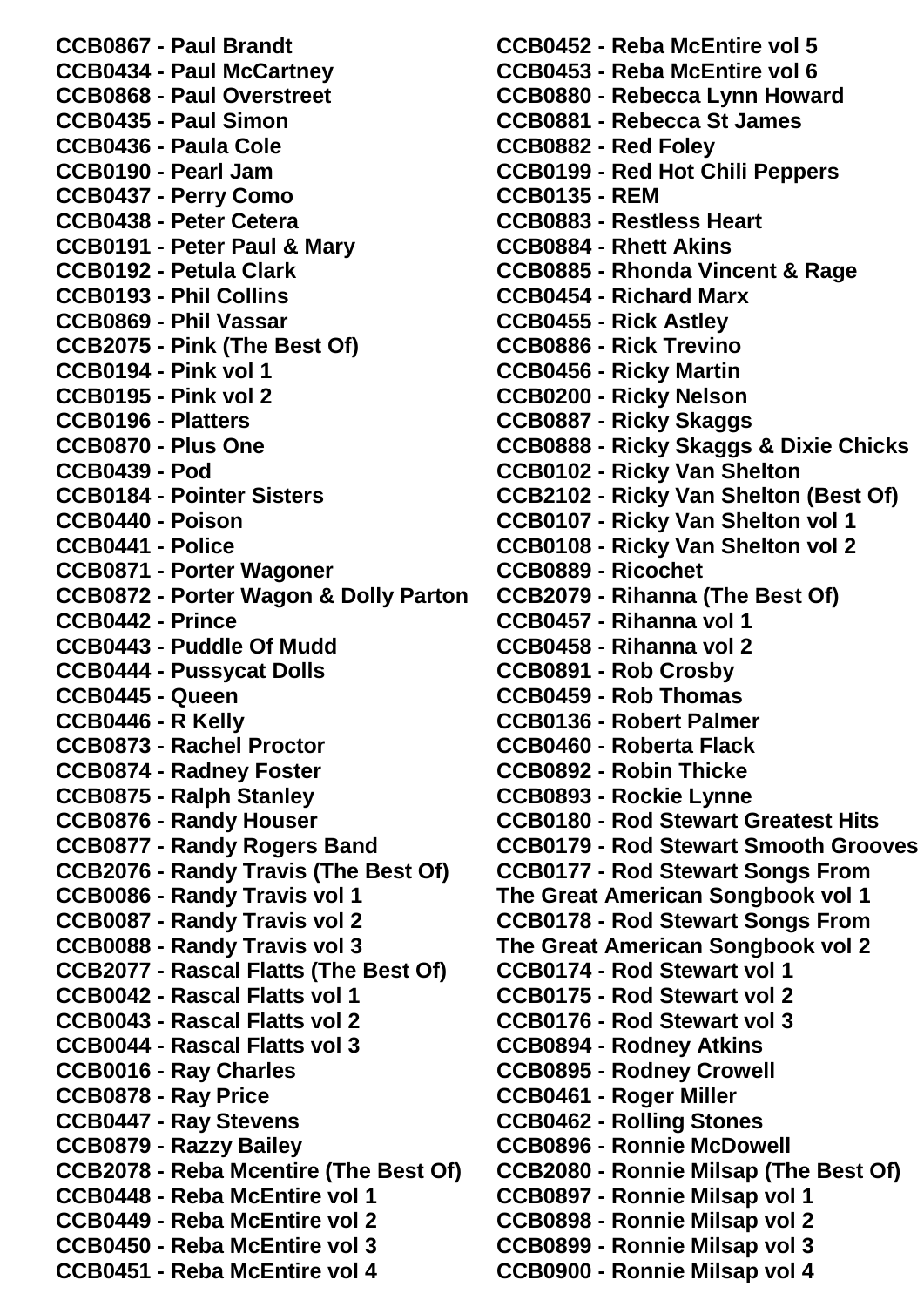**CCB0901 - Rosanne Cash CCB0090 - Roxette CCB0902 - Roy Drusky CCB0197 - Roy Orbison CCB0903 - Ruben Studdard CCB0904 - Ryan Cabrera CCB0463 - Sade CCB0464 - Salt N Pepa CCB0971 - Sammy Davis Jr CCB2081 - Sammy Kershaw (Best Of) CCB0905 - Sammy Kershaw vol 1 CCB0906 - Sammy Kershaw vol 2 CCB0465 - Santana CCB0907 - Sara Bareillas CCB2082 - Sara Evans (The Best Of) CCB0908 - Sara Evans vol 1 CCB0909 - Sara Evans vol 2 CCB0910 - Sarah Buxton CCB0466 - Sarah McLachlan CCB0467 - Savage Garden CCB2083 - Sawyer Brown (The Best Of) CCB0911 - Sawyer Brown vol 1 CCB0912 - Sawyer Brown vol 2 CCB0913 - Scotty Emerick CCB0468 - Seal CCB0914 - Seldom Scene CCB0915 - Selena CCB0469 - Shakira CCB2084 - Shania Twain (The Best Of) CCB0470 - Shania Twain vol 1 CCB0471 - Shania Twain vol 2 CCB0472 - Shania Twain vol 3 CCB0916 - Shannon Brown CCB0917 - Shannon Lawson CCB0473 - Shedaisy CCB0474 - Sheena Easton CCB0918 - Shelby Lynne CCB0919 - Shenandoah CCB0920 - Sherrie Austin CCB0475 - Sheryl Crow CCB0921 - Shinedown CCB0922 - Shirelles CCB0476 - Simple Plan CCB0923 - Sister Hazel CCB0477 - Sixpence None The Richer CCB0924 - Skeeter Davis CCB0478 - Sly & Family Stone CCB0479 - Smash Mouth CCB0480 - Smashing Pumpkins CCB0482 - Sonny & Cher**

**CCB0634 - Sonny James CCB0925 - Sons Of The Desert CCB0926 - Sonya Isaacs CCB0927 - South Sixty Five CCB0483 - Spice Girls CCB0484 - Spinners CCB0928 - Stacie Orrico CCB0485 - Staind CCB0929 - Staple Singers CCB0930 - Statler Brothers CCB0931 - Steve Azar CCB0486 - Steve Earle CCB0932 - Steve Holy CCB0487 - Steve Miller Band CCB2085 - Steve Wariner (The Best Of) CCB0933 - Steve Wariner vol 1 CCB0934 - Steve Wariner vol 2 CCB0488 - Steve Winwood CCB0489 - Stevie Wonder CCB0501 - Sting CCB0490 - Sugar Ray CCB0491 - Sugarland CCB0935 - Susan Ashton CCB0936 - Suzy Bogguss CCB0937 - T Graham Brown CCB0938 - Tamara Walker CCB0940 - Tamia CCB0941 - Tammy Cochran CCB0142 - Tammy Wyn & George Jones CCB2086 - Tammy Wynette (The Best Of) CCB0139 - Tammy Wynette vol 1 CCB0140 - Tammy Wynette vol 2 CCB0141 - Tammy Wynette vol 3 CCB2087 - Tanya Tucker (The Best Of) CCB0496 - Tanya Tucker vol 1 CCB0497 - Tanya Tucker vol 2 CCB0498 - Tanya Tucker vol 3 CCB2088 - Taylor Swift (The Best Of) CCB0109 - Taylor Swift vol 1 CCB0110 - Taylor Swift vol 2 CCB0111 - Taylor Swift vol 3 CCB0499 - Temptations CCB0942 - Tennessee Ernie Ford CCB2089 - Terri Clark (The Best Of) CCB0943 - Terri Clark vol 1 CCB0944 - Terri Clark vol 2 CCB0945 - Tex Ritter & His Texans CCB0946 - TG Sheppard CCB0500 - Third Eye Blind CCB0947 - Three Days Grace**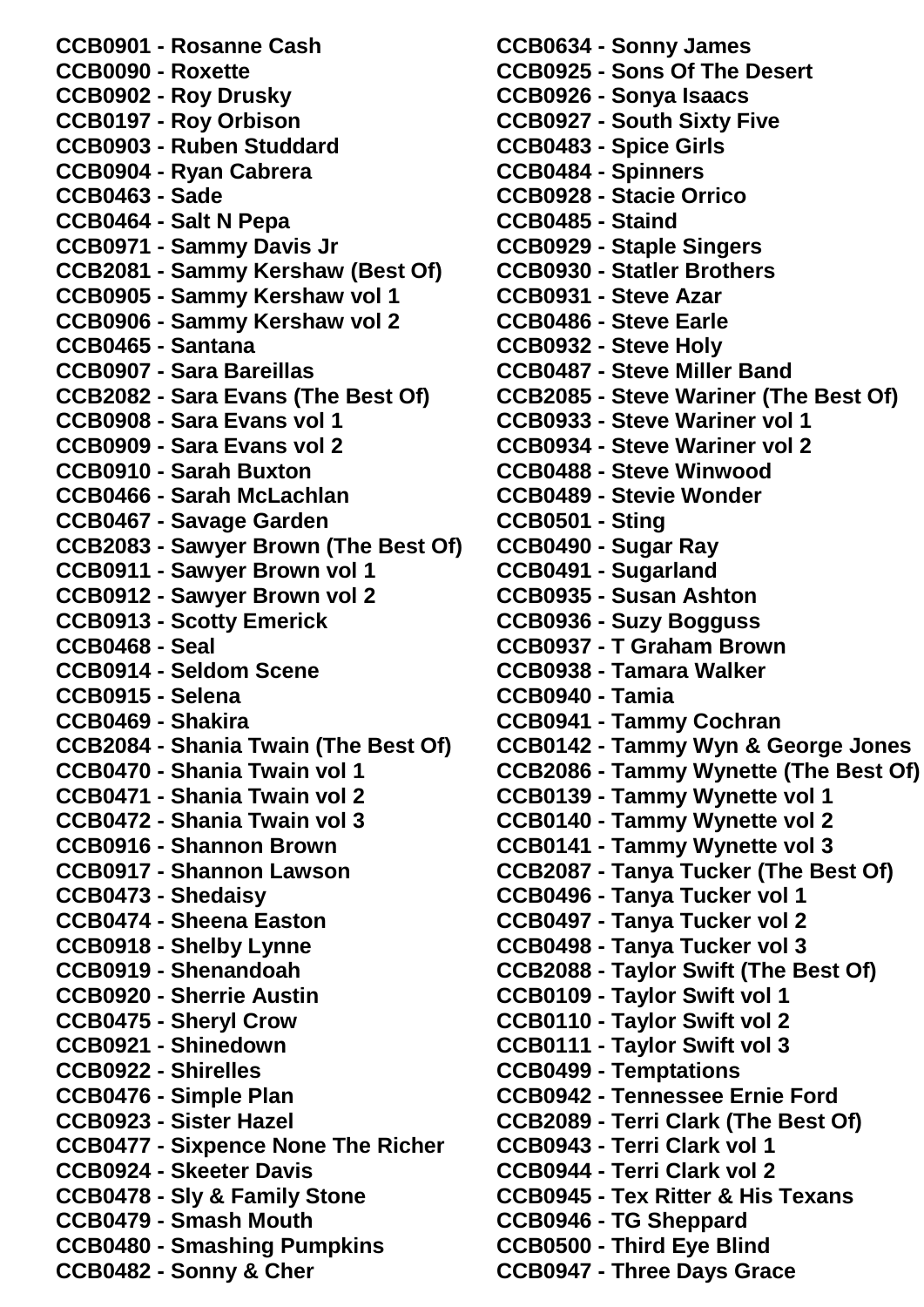**CCB0520 - Three Dog Night CCB2090 - Tim Mcgraw (The Best Of) CCB0502 - Tim McGraw vol 1 CCB0503 - Tim McGraw vol 2 CCB0504 - Tim McGraw vol 3 CCB0505 - Tim McGraw vol 4 CCB0506 - Tim McGraw vol 5 CCB0948 - Tim Rushlow CCB0507 - Tina Turner CCB0516 - TLC CCB2091 - Toby Keith (The Best Of) CCB0508 - Toby Keith vol 1 CCB0509 - Toby Keith vol 2 CCB0510 - Toby Keith vol 3 CCB0511 - Toby Keith vol 4 CCB0512 - Tom Jones CCB0513 - Tom Petty & Heartbreakers CCB0008 - Tom T Hall CCB0514 - Tommy James & Shondells CCB0515 - Tommy Roe CCB0517 - Toni Braxton CCB0518 - Tony Bennett CCB0519 - Tony Orlando CCB2092 - Trace Adkins (The Best Of) CCB0137 - Trace Adkins vol 1 CCB0138 - Trace Adkins vol 2 CCB0949 - Tractors CCB2093 - Tracy Byrd (The Best Of) CCB0521 - Tracy Byrd vol 1 CCB0522 - Tracy Byrd vol 2 CCB2094 - Tracy Lawrence (Best Of) CCB0950 - Tracy Lawrence vol 1 CCB0951 - Tracy Lawrence vol 2 CCB0523 - Train CCB2095 - Travis Tritt (The Best Of) CCB0525 - Travis Tritt vol 1 CCB0526 - Travis Tritt vol 2 CCB0527 - Travis Tritt vol 3 CCB0952 - Trent Tomlinson CCB0953 - Trent Willmon CCB0954 - Trick Pony CCB0955 - Trini Triggs CCB2096 - Trisha Yearwood (Best Of) CCB0060 - Trisha Yearwood vol 1 CCB0061 - Trisha Yearwood vol 2 CCB0062 - Trisha Yearwood vol 3 CCB0956 - Ty England CCB0957 - Ty Herndon CCB0528 - U2 CCB0958 - Uncle Kracker**

**CCB2103 - Usher (The Best Of) CCB0529 - Usher vol 1 CCB0530 - Usher vol 2 CCB0959 - Van Zandt CCB0960 - Vanessa Carlton CCB0532 - Vanessa Williams CCB0961 - Vern Gosdin CCB2097 - Vince Gill (The Best Of) CCB0143 - Vince Gill vol 1 CCB0144 - Vince Gill vol 2 CCB0145 - Vince Gill vol 3 CCB0962 - Wade Hayes CCB0963 - Wallflowers CCB0964 - Warren Brothers CCB0034 - Waylon Jennings vol 1 CCB0035 - Waylon Jennings vol 2 CCB0965 - Webb Pierce CCB0533 - Weezer CCB0966 - Wet Willie CCB2098 - Whitney Houston (Best Of) CCB0534 - Whitney Houston vol 1 CCB0535 - Whitney Houston vol 2 CCB0536 - Whitney Houston vol 3 CCB0939 - Who CCB0967 - Wilkinsons CCB0968 - Will Smith CCB2099 - Willie Nelson (The Best Of) CCB0040 - Willie Nelson vol 1 CCB0041 - Willie Nelson vol 2 CCB0537 - Wilson Phillips CCB0538 - Wilson Pickett CCB0969 - Wreckers CCB2100 - Wynonna (The Best Of) CCB0539 - Wynonna vol 1 CCB0540 - Wynonna vol 2 CCB0146 - Zac Brown Band CCB0541 - ZZ Top**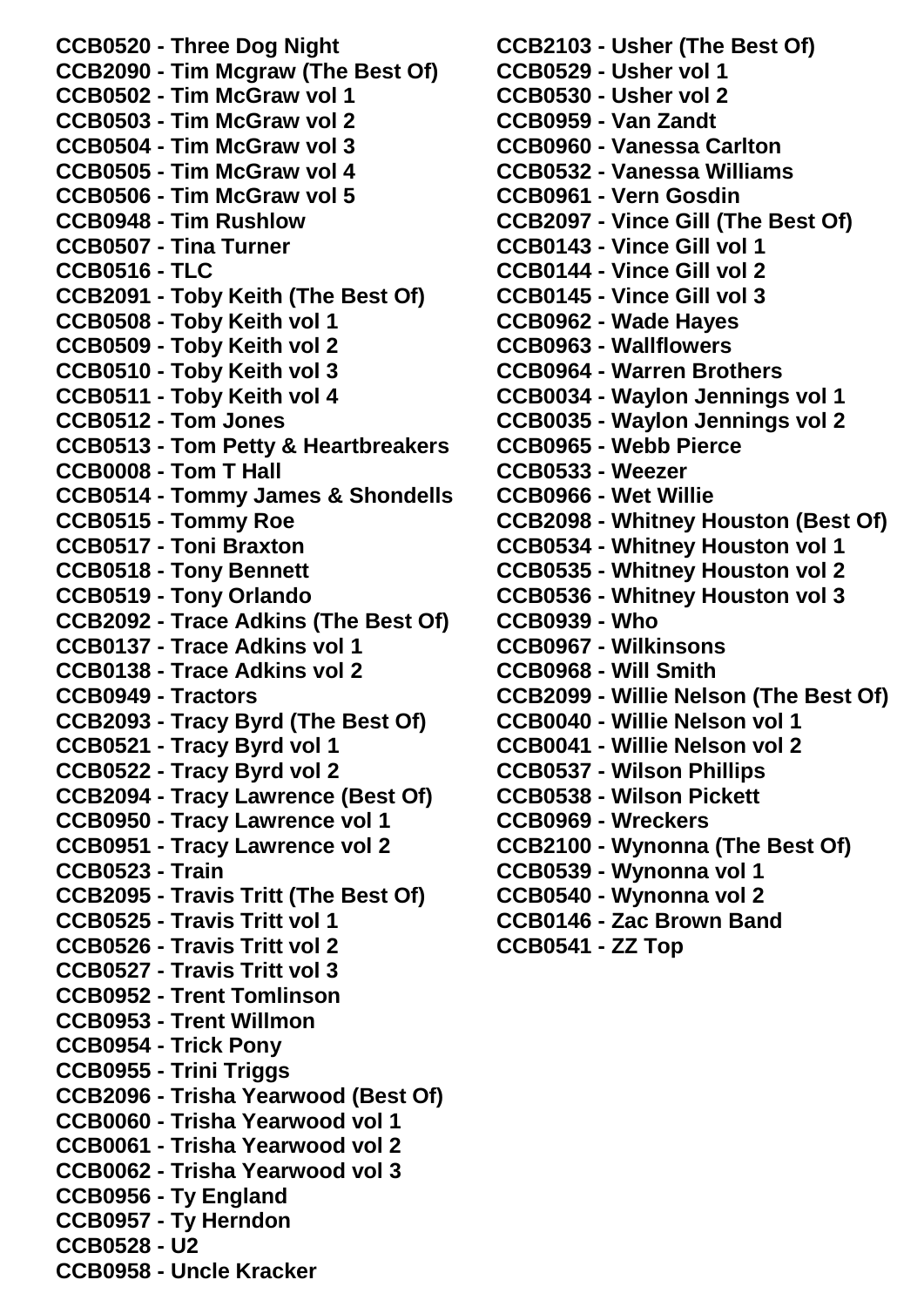## **Mixed Artist Compilations**

**CCB1001 - Sounds Of The Sixties vol 1 CCB1002 - Sounds Of The Sixties vol 2 CCB1003 - Sounds Of The Sixties vol 3 CCB1004 - Sounds Of The Sixties vol 4 CCB1005 - Sounds Of The Sixties vol 5 CCB1006 - Sounds Of The Sixties vol 6 CCB1007 - Sounds Of The Sixties vol 7 CCB1008 - Sounds Of The Sixties vol 8 CCB1009 - Sounds Of The Sixties vol 9 CCB1010 - Sounds Of The Sixties vol 10 CCB1011 - Sounds Of The Sixties vol 11 CCB1012 - Sounds Of The Sixties v 12 CCB1013 - Sound Of The Seventies vol 1 CCB1014 - Sound Of The Seventies vol 2 CCB1015 - Sound Of The Seventies vol 3 CCB1016 - Sound Of The Seventies vol 4 CCB1017 - Sound Of The Seventies vol 5 CCB1018 - Sound Of The Seventies vol 6 CCB1019 - Sound Of The Seventies vol 7 CCB1020 - Sound Of The Seventies vol 8 CCB1021 - Sound Of The Seventies vol 9 CCB1022 - Sound Of The Eighties vol 1 CCB1023 - Sound Of The Eighties vol 2 CCB1024 - Sound Of The Eighties vol 3 CCB1025 - Sound Of The Eighties vol 4 CCB1026 - Sound Of The Eighties vol 5 CCB1027 - Sound Of The Nineties vol. 1 CCB1028 - Sound Of The Nineties vol. 2 CCB1029 - Sounds Of The 00's vol 1 CCB1030 - Sounds Of The 00's vol 2 CCB1031 - Sounds Of The 00's vol 3 CCB1032 - Karaoke Party vol 1 CCB1033 - Karaoke Party vol 2 CCB1034 - Karaoke Party vol 3 CCB1035 - The Weird & Wonderful CCB1036 - Its A Girls Party CCB1037 - Soulful Ballads CCB1038 - Guy's Ballads CCB1039 - Girls Ballads & Duets CCB1040 - Tear Jerking Ballads CCB1041 - Rock Ballads CCB1042 - Country Classics vol 1 CCB1043 - Country Classics vol 2 CCB1044 - Country Classics vol 3 CCB1045 - Old Time Memories vol 1 CCB1046 - Old Time Memories vol 2 CCB1047 - Old Time Memories vol 3 CCB1048 - Rap & Reggae CCB1049 - Rock N Roll**

**CCB1050 - Rock Classics vol 1 CCB1051 - Rock Classics vol 2 CCB1052 - Modern Rock vol 1 CCB1053 - Modern Rock vol 2 CCB1054 - Rare Rock Gems CCB1055 - After The Beatles CCB1056 - Ladies With Attitude CCB1057 - Girls With Attitude CCB1058 - Chicks RnB Ballads CCB1059 - Ladies Grooves CCB1060 - Soul Girls CCB1061 - Ladies Power Ballads CCB1062 - Guys Grooves CCB1063 - Guys Power Ballads CCB1064 - Best Loved Duets vol 1 CCB1065 - Best Love Duets vol 2 CCB1066 - Girl & Girl Duets CCB1067 - Fun Pop Duets CCB1068 - Country Duets vol 1 CCB1069 - Country Duets vol 2 CCB1070 - Urban Collaborations vol 1 CCB1071 - Urban Collaborations vol 2 CCB1072 - Urban Collaborations vol 3 CCB1073 - Urban Collaborations vol 4 CCB1074 - Urban Collaborations vol 5 CCB1075 - Ultimate Country Add On v1 CCB1076 - Ultimate Country Add On v2 CCB1077 - Ultimate Country Add On v3 CCB1078 - Ultimate Country Add On v4 CCB1079 - Ultimate Country Add On v5 CCB1080 - Ultimate Country Add On v6 CCB1081 - Ultimate Country vol 1 CCB1082 - Ultimate Country vol 2 CCB1083 - Ultimate Country vol 3 CCB1084 - Ultimate Country vol 4 CCB1085 - Ultimate Country vol 5 CCB1086 - Ultimate Country vol 6 CCB1087 - Ultimate Country vol 7 CCB1088 - Ultimate Country vol 8 CCB1089 - Ultimate Country vol 9 CCB1090 - Ultimate Country vol 10 CCB1091 - Country Gals Hot 100 vol 1 CCB1092 - Country Gals Hot 100 vol 2 CCB1093 - Country Gals Hot 100 vol 3 CCB1094 - Country Gals Hot 100 vol 4 CCB1095 - Country Gals Hot 100 vol 5 CCB1096 - Country Gals Hot 100 vol 6 CCB1097 - Country Guys Hot 100 vol 1 CCB1098 - Country Guys Hot 100 vol 2 CCB1099 - Country Guys Hot 100 vol 3**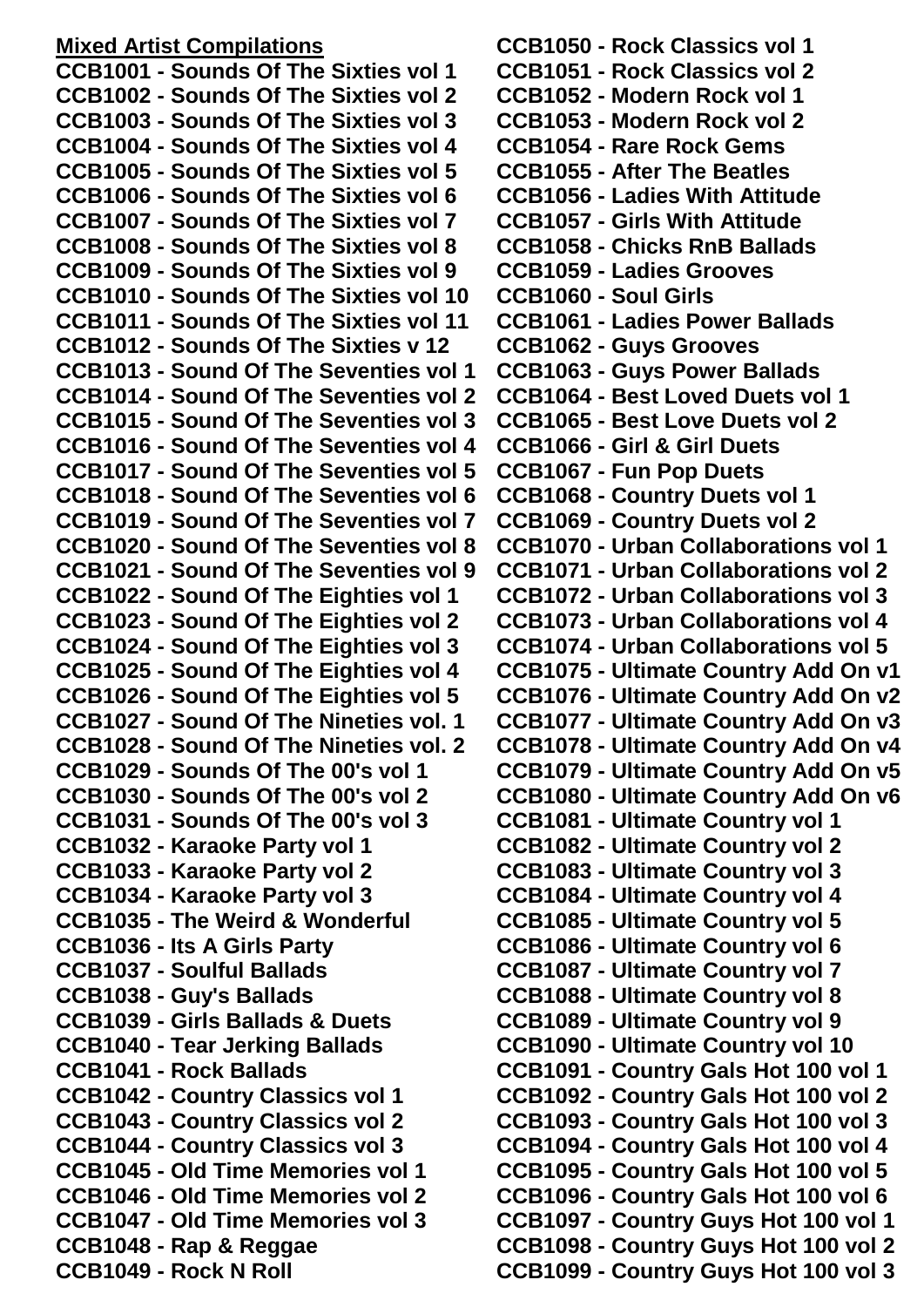**CCB1100 - Country Guys Hot 100 vol 4 CCB1101 - Country Guys Hot 100 vol 5 CCB1102 - Country Guys Hot 100 vol 6 CCB1103 - Ultimate Country Add On Pack 1 CCB1104 - Ultimate Country Add On Pack 2 CCB1105 - Ultimate Country Add On Pack 3 CCB1106 - Ultimate 60's vol 1 CCB1107 - Ultimate 60's vol 2 CCB1108 - Ultimate 60's vol 3 CCB1109 - Ultimate 60's vol 4 CCB1110 - Ultimate 60's vol 5 CCB1111 - Ultimate 60's vol 6 CCB1112 - Ultimate 60's vol 7 CCB1113 - Ultimate 60's vol 8 CCB1114 - Ultimate 60's vol 9 CCB1115 - Ultimate 60's vol 10 CCB1116 - 60's Add On vol 1 CCB1117 - 60's Add On vol 2 CCB1118 - 60's Add On vol 3 CCB1119 - 60's Add On vol 4 CCB1120 - 60's Add On vol 5 CCB1121 - 60's Add On vol 6 CCB1122 - 60's Add On vol 7 CCB1123 - 60's Add On vol 8 CCB1124 - Ultimate Crooners Collectn v1 CCB1174 - 70's Girls Hot 100 vol 4 CCB1125 - Ultimate Crooners Collectn v2 CCB1126 - Ultimate Crooners Collectn v3 CCB1176 - 70's Girls Hot 100 vol 6 CCB1127 - Ultimate Crooners Collectn v4 CCB1128 - Ultimate Crooners Collectn v5 CCB1129 - Ultimate Crooners Coll v6 CCB1130 - Crooners vol 1 CCB1131 - Crooners vol 2 CCB1132 - Crooners vol 3 CCB1133 - Crooners vol 4 CCB1134 - Ultimate 60's Add On vol 1 CCB1135 - Ultimate 60's Add On vol 2 CCB1136 - Ultimate 60's Add On vol 3 CCB1137 - 60's Girls Hot 100 vol 1 CCB1138 - 60's Girls Hot 100 vol 2 CCB1139 - 60's Girls Hot 100 vol 3 CCB1140 - 60's Girls Hot 100 vol 4 CCB1141 - 60's Girls Hot 100 vol 5 CCB1142 - 60's Girls Hot 100 vol 6 CCB1143 - 60's Guys Hot 100 1 CCB1144 - 60's Guys Hot 100 2 CCB1145 - 60's Guys Hot 100 3 CCB1146 - 60's Guys Hot 100 4 CCB1147 - 60's Guys Hot 100 5 CCB1148 - 60's Guys Hot 100 6 CCB1149 - 60's Guys Hot 100 7 CCB1150 - 60's Guys Hot 100 8 CCB1151 - vol 1 CCB1152 - vol 2 CCB1153 - vol 3 CCB1154 - vol 4 CCB1155 - vol 5 CCB1156 - vol 6 CCB1157 - vol 7 CCB1158 - vol 8 CCB1159 - vol 9 CCB1160 - vol 10 CCB1161 - vol 1 CCB1162 - vol 2 CCB1163 - vol 3 CCB1164 - vol 4 CCB1165 - vol 5 CCB1166 - vol 6 CCB1167 - vol 7 CCB1168 - vol 8 CCB1169 - vol 9 CCB1170 - vol 10 CCB1171 - 70's Girls Hot 100 vol 1 CCB1172 - 70's Girls Hot 100 vol 2 CCB1173 - 70's Girls Hot 100 vol 3 CCB1175 - 70's Girls Hot 100 vol 5 CCB1177 - 70's Guys Hot 100 vol 1 CCB1178 - 70's Guys Hot 100 vol 2 CCB1179 - 70's Guys Hot 100 vol 3 CCB1180 - 70's Guys Hot 100 vol 4 CCB1181 - 70's Guys Hot 100 vol 5 CCB1182 - 70's Guys Hot 100 vol 6 CCB1183 - Ultimate Karaoke 70's Add on Pack vol 1 CCB1184 - Ultimate Karaoke 70's Add on Pack vol 2 CCB1185 - Ultimate Karaoke 70's Add On Pack vol 3 CCB1186 - Ultimate Karaoke 70's Add On Pack vol 4 CCB1187 - Ultimate Karaoke 70's Add On Pack vol 5 CCB1188 - Ultimate Karaoke 70's Add On Pack vol 6 CCB1189 - Ultimate Karaoke 70's Add On Pack vol 7**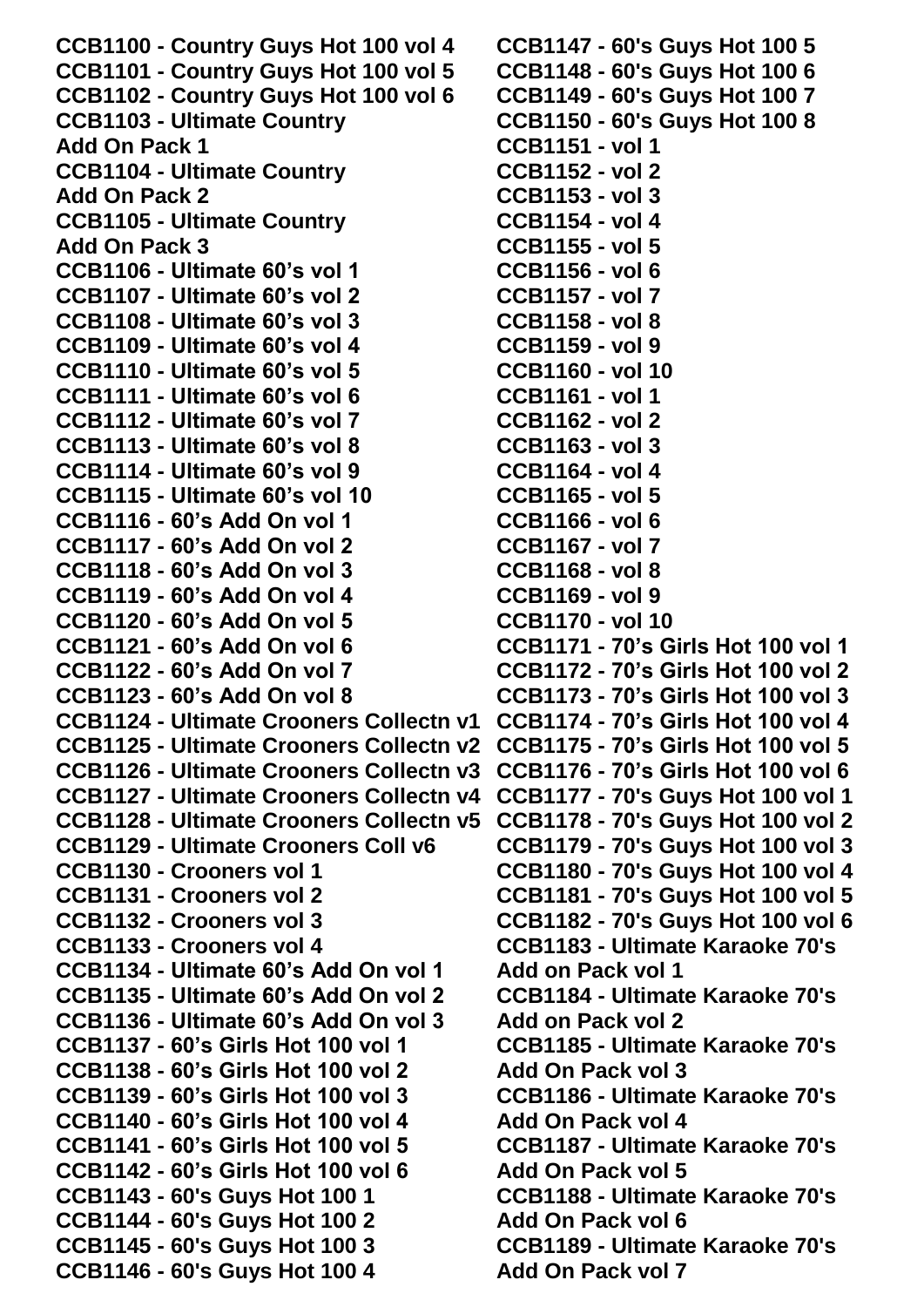**CCB1190 - Ultimate Karaoke 70's Add On Pack vol 8 CCB1191 - Ultimate Karaoke 70's Add On Pack vol 9 CCB1192 - Ultimate Karaoke 70's Add On Pack vol 10 CCB1193 - Ultimate Karaoke 70's Add On Pack vol 11 CCB1194 - Ultimate Karaoke 70's Add On Pack vol 12 CCB1195 - Ultimate Karaoke 70's Add On Pack vol 13 CCB1196 - Ultimate Karaoke 70's Add On Pack vol 14 CCB1197 - Ultimate Karaoke 70's Add On Pack vol 15 CCB1198 - Ultimate Karaoke 70's Add On Pack vol 16 CCB1199 - Ultimate Karaoke 70's Add On Pack vol 17 CCB1200 - Ultimate Karaoke 70's Add On Pack vol 18 CCB1201 - Ultimate 80's set 1 vol 1 CCB1202 - Ultimate 80's set 1 vol 2 CCB1203 - Ultimate 80's set 1 vol 3 CCB1204 - Ultimate 80's set 1 vol 4 CCB1205 - Ultimate 80's set 1 vol 5 CCB1206 - Ultimate 80's set 1 vol 6 CCB1207 - Ultimate 80's set 1 vol 7 CCB1208 - Ultimate 80's set 1 vol 8 CCB1209 - Ultimate 80's set 1 vol 9 CCB1210 - Ultimate 80's set 1 vol 10 CCB1211 - Ultimate 80's set 2 vol 1 CCB1212 - Ultimate 80's set 2 vol 2 CCB1213 - Ultimate 80's set 2 vol 3 CCB1214 - Ultimate 80's set 2 vol 4 CCB1215 - Ultimate 80's set 2 vol 5 CCB1216 - Ultimate 80's set 2 vol 6 CCB1217 - Ultimate 80's set 2 vol 7 CCB1218 - Ultimate 80's set 2 vol 8 CCB1219 - Ultimate 80's set 2 vol 9 CCB1220 - Ultimate 80's set 2 vol 10 CCB1221 - 80's Girls Hot 100 vol 1 CCB1222 - 80's Girls Hot 100 vol 2 CCB1223 - 80's Girls Hot 100 vol 3 CCB1224 - 80's Girls Hot 100 vol 4 CCB1225 - 80's Girls Hot 100 vol 5 CCB1226 - 80's Girls Hot 100 vol 6 CCB1227 - 80's Guys Hot 100 vol 1 CCB1228 - 80's Guys Hot 100 vol 2**

**CCB1229 - 80's Guys Hot 100 vol 3 CCB1230 - 80's Guys Hot 100 vol 4 CCB1231 - 80's Guys Hot 100 vol 5 CCB1232 - 80's Guys Hot 100 vol 6 CCB1233 - 80's Guys Hot 100 vol 7 CCB1234 - 80's Guys Hot 100 vol 8 CCB1235 - 80's Guys Hot 100 vol 9 CCB1236 - 80's Guys Hot 100 vol 10 CCB1237 - 80's Guys Hot 100 vol 11 CCB1238 - 80's Guys Hot 100 vol 12 CCB1239 - 80's Guys Hot 100 vol 13 CCB1240 - 80's Guys Hot 100 vol 14 CCB1241 - Ultimate Karaoke set 80's Add On Pack vol 1 CCB1242 - Ultimate Karaoke set 80's Add On Pack vol 2 CCB1243 - Ultimate Karaoke set 80's Add On Pack vol 3 CCB1244 - Ultimate Karaoke set 80's Add On Pack vol 4 CCB1245 - Ultimate Karaoke set 80's Add On Pack vol 5 CCB1246 - Ultimate Karaoke set 80's Add On Pack vol 6 CCB1247 - Ultimate Karaoke set 80's Add On Pack vol 7 CCB1248 - Ultimate Karaoke set 80's Add On Pack vol 8 CCB1249 - Ultimate Karaoke set 80's Add On Pack vol 9 CCB1250 - Ultimate Karaoke set 80's Add On Pack vol 10 CCB1251 - Ultimate Karaoke set 80's Add On Pack vol 11 CCB1252 - Ultimate Karaoke set 80's Add On Pack vol 12 CCB1253 - Ultimate Karaoke set 80's Add On Pack vol 13 CCB1254 - Ultimate Karaoke set 80's Add On Pack vol 14 CCB1255 - Ultimate Karaoke set 80's Add On Pack vol 15 CCB1256 - Ultimate Karaoke set 80's Add On Pack vol 16 CCB1257 - Ultimate Karaoke set 80's Add On Pack vol 17 CCB1258 - Ultimate Karaoke set 80's Add On Pack vol 18 CCB1259 - Ultimate 90's Collection set 1 vol 1**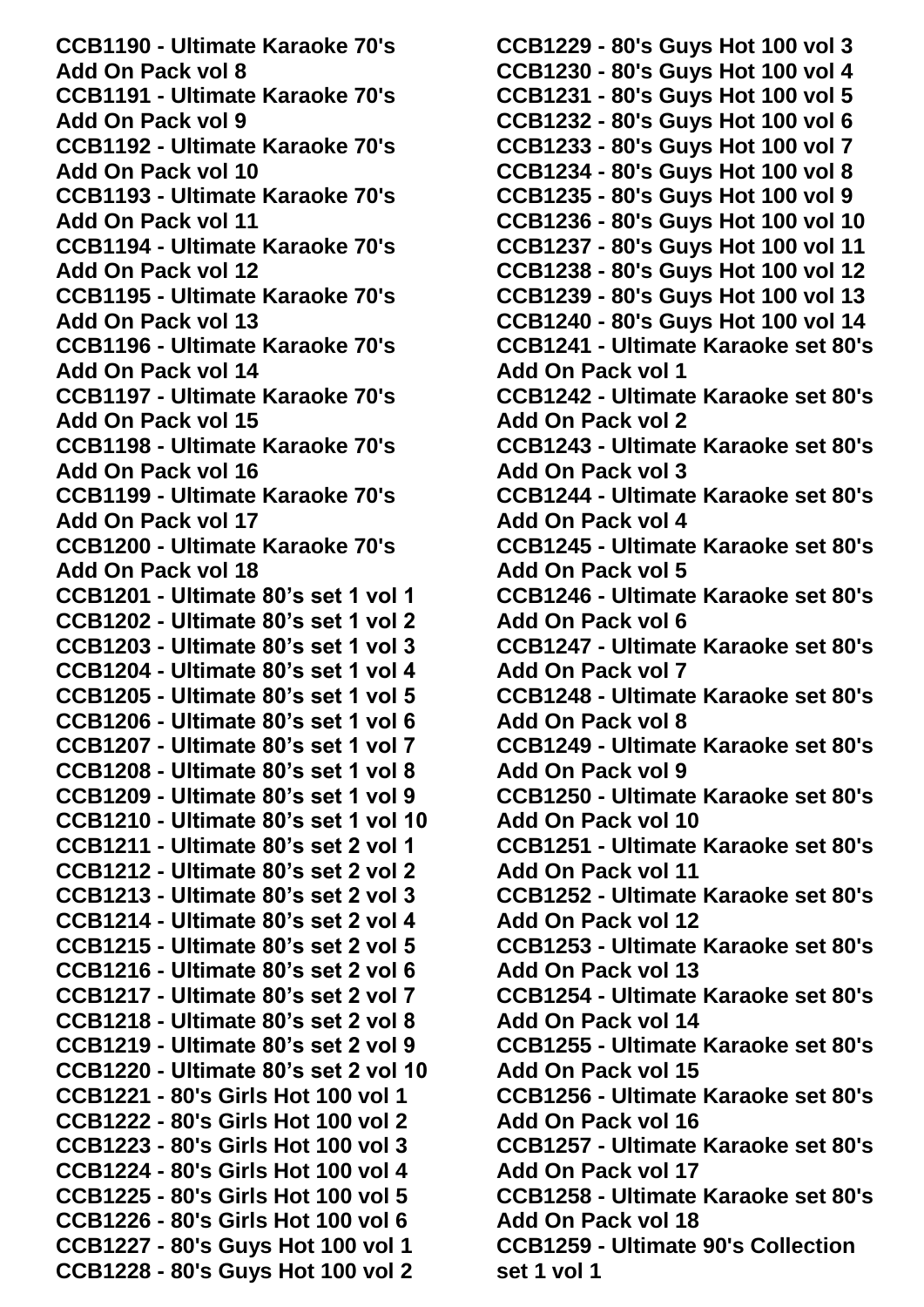**CCB1260 - Ultimate 90's Collection set 1 vol 2 CCB1261 - Ultimate 90's Collection set 1 vol 3 CCB1262 - Ultimate 90's Collection set 1 vol 4 CCB1263 - Ultimate 90's Collection set 1 vol 5 CCB1264 - Ultimate 90's Collection set 1 vol 6 CCB1265 - Ultimate 90's Collection set 1 vol 7 CCB1266 - Ultimate 90's Collection set 1 vol 8 CCB1267 - Ultimate 90's Collection set 2 vol 1 CCB1268 - Ultimate 90's Collection set 2 vol 2 CCB1269 - Ultimate 90's Collection set 2 vol 3 CCB1270 - Ultimate 90's Collection set 2 vol 4 CCB1271 - Ultimate 90's Collection set 2 vol 5 CCB1272 - Ultimate 90's Collection set 2 vol 6 CCB1273 - Ultimate 90's Collection set 2 vol 7 CCB1274 - Ultimate 90's Collection set 2 vol 8 CCB1275 - 90's Girls Hot 100 vol 1 CCB1276 - 90's Girls Hot 100 vol 2 CCB1277 - 90's Girls Hot 100 vol 3 CCB1278 - 90's Girls Hot 100 vol 4 CCB1279 - 90's Girls Hot 100 vol 5 CCB1280 - 90's Girls Hot 100 vol 6 CCB1281 - 90's Girls Hot 100 vol 7 CCB1282 - 90's Guys Hot 100 vol 1 CCB1283 - 90's Guys Hot 100 vol 2 CCB1284 - 90's Guys Hot 100 vol 3 CCB1285 - 90's Guys Hot 100 vol 4 CCB1286 - 90's Guys Hot 100 vol 5 CCB1287 - 90's Guys Hot 100 vol 6 CCB1288 - 90's Guys Hot 100 vol 7 CCB1289 - 90's Guys Hot 100 vol 8 CCB1290 - 90's Guys Hot 100 vol 9 CCB1291 - Ultimate Karaoke set 90's Add On Pack vol 1 CCB1292 - Ultimate Karaoke set 90's Add On Pack vol 2**

**CCB1293 - Ultimate Karaoke set 90's Add On Pack vol 3 CCB1294 - Ultimate Karaoke set 90's Add On Pack vol 4 CCB1295 - Ultimate Karaoke set 90's Add On pack vol 5 CCB1296 - Ultimate Karaoke set 90's Add On Pack vol 6 CCB1297 - Ultimate Karaoke set 90's Add On Pack vol 7 CCB1298 - Ultimate Karaoke set 90's Add On Pack vol 8 CCB1299 - Ultimate Karaoke set 90's Add On Pack vol 9 CCB1300 - Ultimate Karaoke set 90's Add On Pack vol 10 CCB1301 - Ultimate Karaoke set 90's Add On Pack vol 11 CCB1302 - Ultimate Karaoke set 90's Add On Pack vol 12 CCB1303 - Ultimate Karaoke set 90's Add On Pack vol 13 CCB1304 - Ultimate Karaoke set 90's Add On Pack vol 14 CCB1305 - Ultimate 00's Collection set 1 vol 1 CCB1306 - Ultimate 00's Collection set 1 vol 2 CCB1307 - Ultimate 00's Collection set 1 vol 3 CCB1308 - Ultimate 00's Collection set 1 vol 4 CCB1309 - Ultimate 00's Collection set 1 vol 5 CCB1310 - Ultimate 00's Collection set 1 vol 6 CCB1311 - Ultimate 00's Collection set 1 vol 7 CCB1312 - Ultimate 00's Collection set 1 vol 8 CCB1313 - Ultimate 00's Collection set 1 vol 9 CCB1314 - Ultimate 00's Collection set 1 vol 10 CCB1315 - Ultimate 00's Collection set 2 vol 1 CCB1316 - Ultimate 00's Collection set 2 vol 2 CCB1317 - Ultimate 00's Collection set 2 vol 3**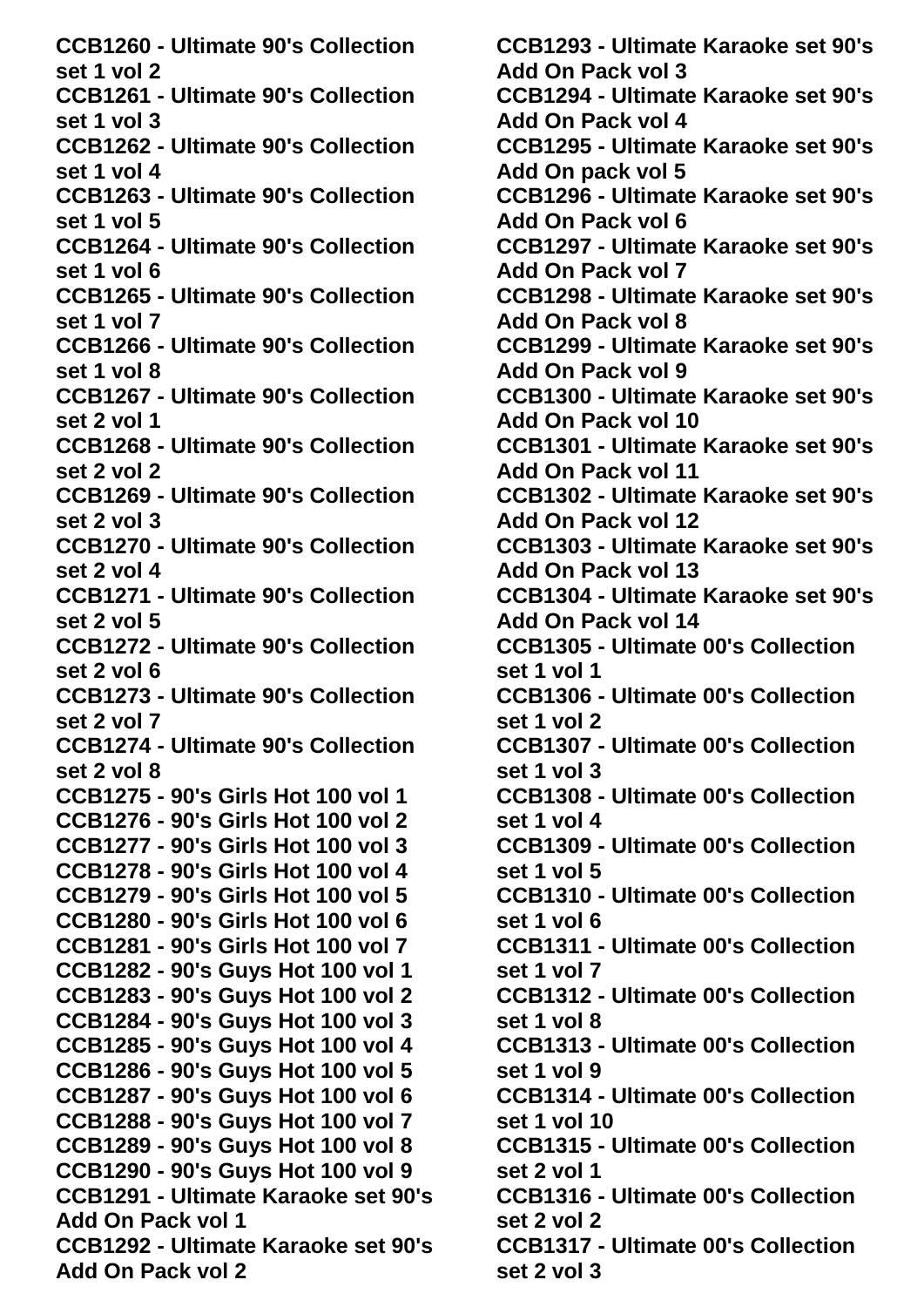**CCB1318 - Ultimate 00's Collection set 2 vol 4 CCB1319 - Ultimate 00's Collection set 2 vol 5 CCB1320 - Ultimate 00's Collection set 2 vol 6 CCB1321 - Ultimate 00's Collection set 2 vol 7 CCB1322 - Ultimate 00's Collection set 2 vol 8 CCB1323 - Ultimate 00's Collection set 2 vol 9 CCB1324 - Ultimate 00's Collection set 2 vol 10 CCB1325 - 00's Girls Hot 100 vol 1 CCB1326 - 00's Girls Hot 100 vol 2 CCB1327 - 00's Girls Hot 100 vol 3 CCB1328 - 00's Girls Hot 100 vol 4 CCB1329 - 00's Girls Hot 100 vol 5 CCB1330 - 00's Girls Hot 100 vol 6 CCB1331 - 00's Girls Hot 100 vol 7 CCB1332 - 00's Girls Hot 100 vol 8 CCB1333 - 00's Girls Hot 100 vol 9 CCB1334 - 00's Girls Hot 100 vol 10 CCB1335 - 00's Guys Hot 100 vol 1 CCB1336 - 00's Guys Hot 100 vol 2 CCB1337 - 00's Guys Hot 100 vol 3 CCB1338 - 00's Guys Hot 100 vol 4 CCB1339 - 00's Guys Hot 100 vol 5 CCB1340 - 00's Guys Hot 100 vol 6 CCB1341 - 00's Guys Hot 100 vol 7 CCB1342 - 00's Guys Hot 100 vol 8 CCB1343 - 00's Guys Hot 100 vol 9 CCB1344 - 00's Guys Hot 100 vol 10 CCB1345 - Ultimate Karaoke set 00's Add On Pack vol 1 CCB1346 - Ultimate Karaoke set 00's Add On Pack vol 2 CCB1347 - Ultimate Karaoke set 00's Add On Pack vol 3 CCB1348 - Ultimate Karaoke set 00's Add On Pack vol 4 CCB1349 - Ultimate Karaoke set 00's Add On Pack vol 5 CCB1350 - Ultimate Karaoke set 00's Add On Pack vol 6 CCB1351 - Ultimate Karaoke set 00's Add On pack vol 7 CCB1352 - Ultimate Karaoke set 00's Add On Pack vol 8**

**CCB1353 - Ultimate Karaoke set 00's Add On Pack vol 9 CCB1354 - Ultimate Karaoke set 00's Add On Pack vol 10 CCB1355 - Ultimate Karaoke set 00's Add On Pack vol 11 CCB1356 - Ultimate Karaoke set 00's Add On Pack vol 12 CCB1357 - Ultimate Karaoke set 00's Add On Pack vol 13 CCB1358 - Ultimate Karaoke set 00's Add On Pack vol 14 CCB1359 - Ultimate Karaoke set 00's Add On Pack vol 15 CCB1360 - Ultimate Karaoke set 00's Add On Pack vol 16 CCB1361 - Ultimate Karaoke set 00's Add On Pack vol 17 CCB1362 - Ultimate Karaoke set 00's Add On pack vol 18 CCB1363 - Hits Of 2010 & 2011 vol 1 CCB1364 - Hits Of 2010 & 2011 vol 2 CCB1365 - Hits Of 2010 & 2011 vol 3 CCB1366 - Karaokes Most Requested CCB1367 - Ultimate Rock n Roll vol 2 CCB1368 - Ultimate Rock n Roll vol 3 CCB1369 - Ultimate Country Collection add on pack 2 vol 1 CCB1370 - Ultimate Country Collection add on pack 2 vol 2 CCB1371 - Ultimate Country Collection add on pack 2 vol 3 CCB1372 - Ultimate Country Collection add on pack 3 vol 1 CCB1373 - Ultimate Country Collection add on pack 3 vol 2 CCB1374 - Ultimate Country Collection add on pack 3 vol 3 CCB1381 - Best Loved Duets vol 3 CCB1382 - Country Duets vol 3 CCB1383 - Driving Rock Classics vol 1 CCB1384 - Driving Rock Classics vol 2 CCB1385 - Driving Rock Classics vol 3 CCB1386 - Driving Rock Classics vol 4 CCB1387 - Driving Rock Classics vol 5 CCB1388 - Driving Rock Classics vol 6 CCB1389 - Ult Karaoke set Add on Rock Classics vol 1 CCB1390 - Ult Karaoke set Add on Rock Classics vol 2**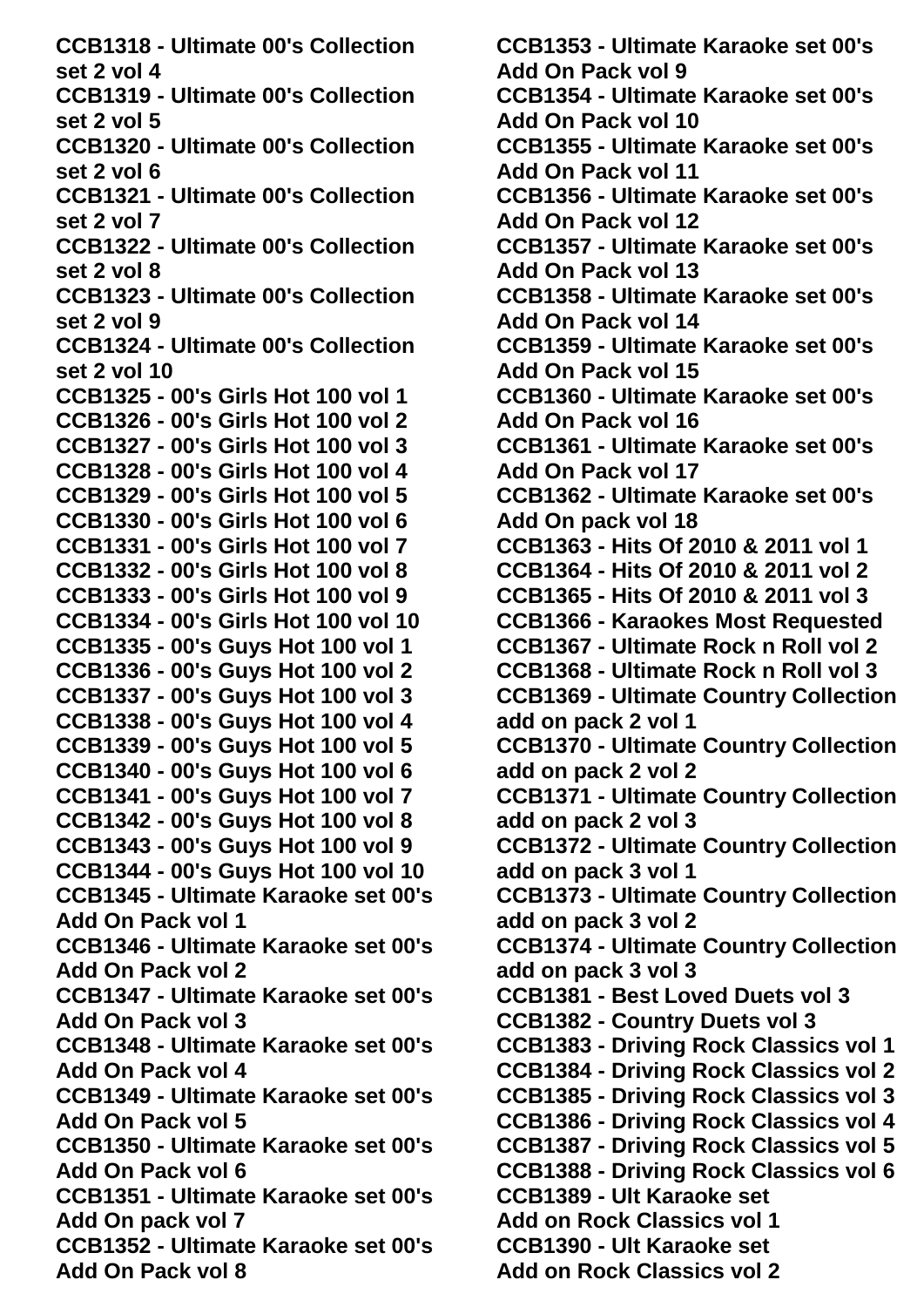**CCB1391 - Ult Karaoke set Add on Rock Classics vol 3 CCB1392 - 80's Hippie Anthems vol 1 CCB1393 - 80's Hippie Anthems vol 2 CCB1394 - 80's Hippie Anthems vol 3 CCB1395 - Modern Rock Classics vol 1 CCB1396 - Modern Rock Classics vol 2 CCB1397 - Modern Rock Classics vol 3 CCB1398 - Modern Rock Classics vol 4 CCB1399 - Modern Rock Classics vol 5 CCB1400 - Modern Rock Classics vol 6 CCB1401 - Modern Rock Classics vol 7 CCB1402 - Modern Rock Classics vol 8 CCB1403 - Modern Rock Classics vol 9 CCB1404 - Modern Rock Classics vol 10 CCB1405 - Modern Rock Classics vol 11 CCB1406 - Modern Rock Classics vol 12 CCB1407 - Sophisticated Pop vol 1 CCB1408 - Sophisticated Pop vol 2 CCB1409 - Legends of Grunge CCB1410 - 80's Pop Idols CCB1411 - Alternative Rock Classics CCB1412 - Disco Hits Of The 70's vol 1 CCB1413 - Disco Hits Of The 70's vol 2 CCB1414 - Disco Hits Of The 70's vol 3 CCB1415 - Disco Hits Of The 80's vol 1 CCB1416 - Disco Hits Of The 80's vol 2 CCB1417 - Disco Hits Of The 80's vol 3 CCB1418 - Disco Hits Of The 90's CCB1419 - Disco Hits Of The 00's vol 1 CCB1420 - Disco Hits Of The 00's vol 2 CCB1421 - Disco Hits Of The 00's vol 3 CCB1422 - Rock Ballads vol 2 CCB1423 - Rock Ballads vol 3 CCB1424 - Ladies of Rock CCB1425 - 60's Soul & Motown vol 1 CCB1426 - 60's Soul & Motown vol 2 CCB1427 - 60's Soul & Motown vol 3 CCB1428 - 60's Soul & Motown vol 4 CCB1429 - Pop Songs of Praise vol 1 CCB1430 - Pop Songs of Praise vol 2 CCB1431 - 50's Singalongs vol 1 CCB1432 - 50's Singalongs vol 2 CCB1433 - 50's Singalongs vol 3 CCB1434 - 60's Singalongs vol 1 CCB1435 - 60's Singalongs vol 2 CCB1436 - 60's Singalongs vol 3 CCB1437 - Halloween vol 1 CCB1438 - Halloween vol 2 CCB1439 - Halloween vol 3**

**CCB0116 - Rare Gems vol 1 CCB0117 - Rare Gems vol 2 CCB1440 - Rare Gems vol 3 CCB1441 - Ultimate Country Collection add on pack 4 vol 1 CCB1442 - Ultimate Country Collection add on pack 4 vol 2 CCB1443 - Ultimate Country Collection add on pack 4 vol 3 CCB1444 - Ultimate Country Collection add on pack 5 vol 1 CCB1445 - Ultimate Country Collection add on pack 5 vol 2 CCB1446 - Ultimate Country Collection add on pack 5 vol 3 CCB1447 - Ultimate Country Collection add on pack 6 vol 1 CCB1448 - Ultimate Country Collection add on pack 6 vol 2 CCB1449 - Ultimate Country Collection add on pack 6 vol 3 CCB1450 - Ultimate Country Collection add on pack 7 vol 1 CCB1451 - Ultimate Country Collection add on pack 7 vol 2 CCB1452 - Ultimate Country Collection add on pack 7 vol 3 CCB1453 - Ultimate Country Collection add on pack 8 vol 1 CCB1454 - Ultimate Country Collection add on pack 8 vol 2 CCB1455 - Ultimate Country Collection add on pack 8 vol 3 CCB1456 - Ultimate Country Collection add on pack 9 vol 1 CCB1457 - Ultimate Country Collection add on pack 9 vol 2 CCB1458 - Ultimate Country Collection add on pack 9 vol 3 CCB1459 - Ultimate Country Collection add on pack 10 vol 1 CCB1460 - Ultimate Country Collection add on pack 10 vol 2 CCB1461 - Ultimate Country Collection add on pack 10 vol 3 CCB1462 - Ultimate Country Collection add on pack 11 vol 1 CCB1463 - Ultimate Country Collection add on pack 11 vol 2**